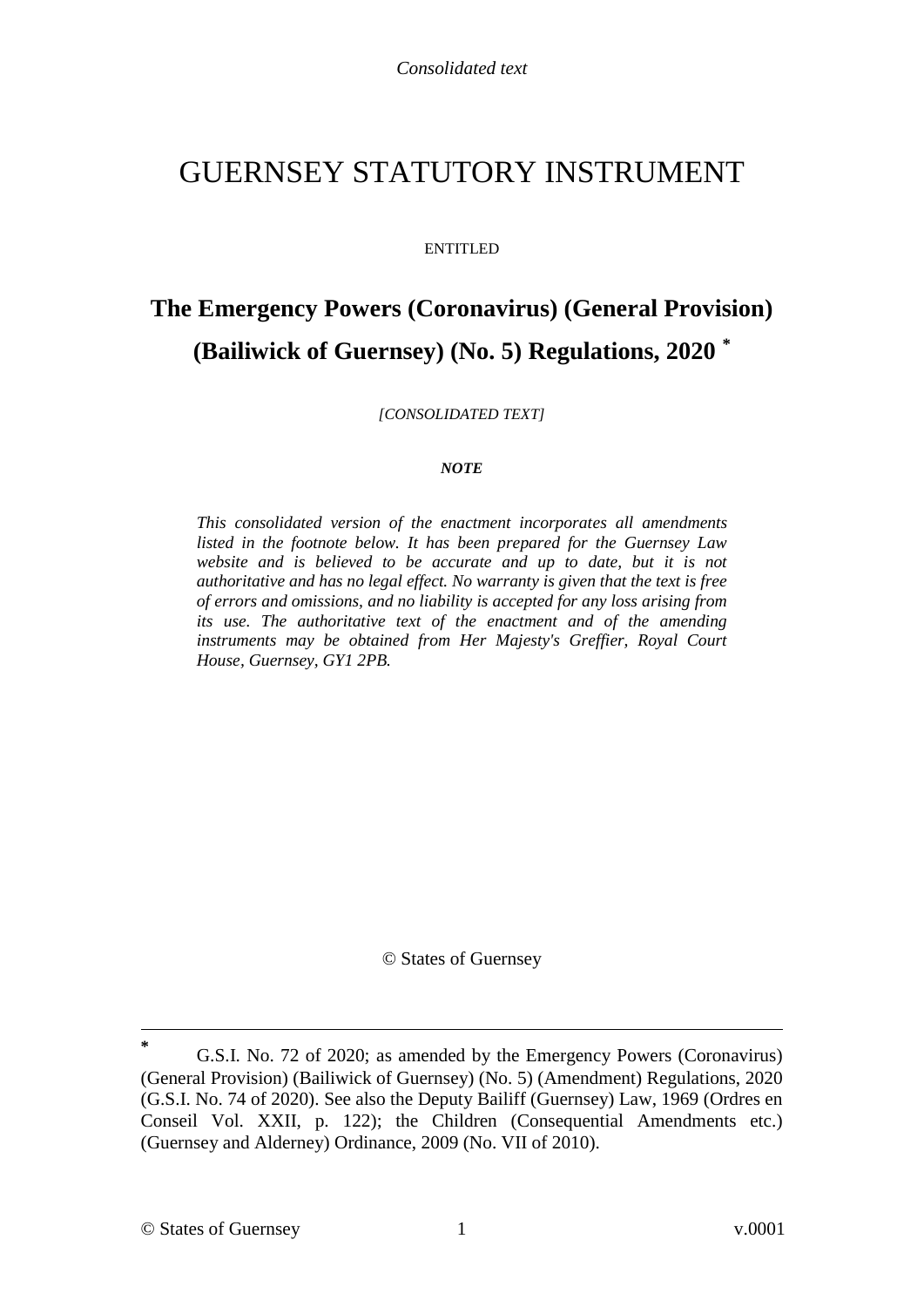## GUERNSEY STATUTORY INSTRUMENT

### ENTITLED

# <span id="page-1-0"></span>**The Emergency Powers (Coronavirus) (General Provision) (Bailiwick of Guernsey) (No. 5) Regulations, 2020**

## ARRANGEMENT OF REGULATIONS

## [PART I](#page-4-0)

## SCREENING, ASSESSMENT, AND POWERS TO DETAIN ETC.

- 1. [Decisions of MOH and the Authority to impose restrictions and requirements.](#page-4-1)
- 2. [Detention of persons by the MOH.](#page-5-0)
- 3. [Imposition of restrictions and requirements.](#page-6-0)
- 4. [Screening requirements.](#page-10-0)
- 5. [Imposition of further restrictions and requirements.](#page-11-0)
- 6. [Isolation of persons suspected to be infected with coronavirus.](#page-14-0)
- 7. [Detention or isolation: additional provisions.](#page-15-0)
- 8. [Restrictions or requirements in respect of groups.](#page-16-0)
- 9. [Variation and revocation of restrictions and requirements.](#page-18-0)
- 10. [Initial detention of persons to enable screening and assessment.](#page-19-0)
- 11. [Offences and enforcement.](#page-22-0)
- 11A. [False or misleading information.](#page-24-0)
- 12. [Interpretation of this Part.](#page-26-0)

#### [PART II](#page-29-0)

## MENTAL HEALTH AND HEALTH AND SAFETY

- 13. [Modification of legislation relating to mental health.](#page-29-1)
- 14. [Disapplication of requirement to thoroughly examine etc.](#page-29-2)
- 15. [Interpretation of this Part.](#page-31-0)

#### [PART III](#page-32-0) MISCELLANEOUS AND FINAL

- 16. [Court of Appeal.](#page-32-1)
- 17. [Offences by legal persons and unincorporated bodies.](#page-33-0)
- 18. [Revocation and savings.](#page-34-0)
- 19. [Interpretation: general.](#page-35-0)
- 20. [Citation.](#page-36-0)
- 21. [Extent.](#page-36-1)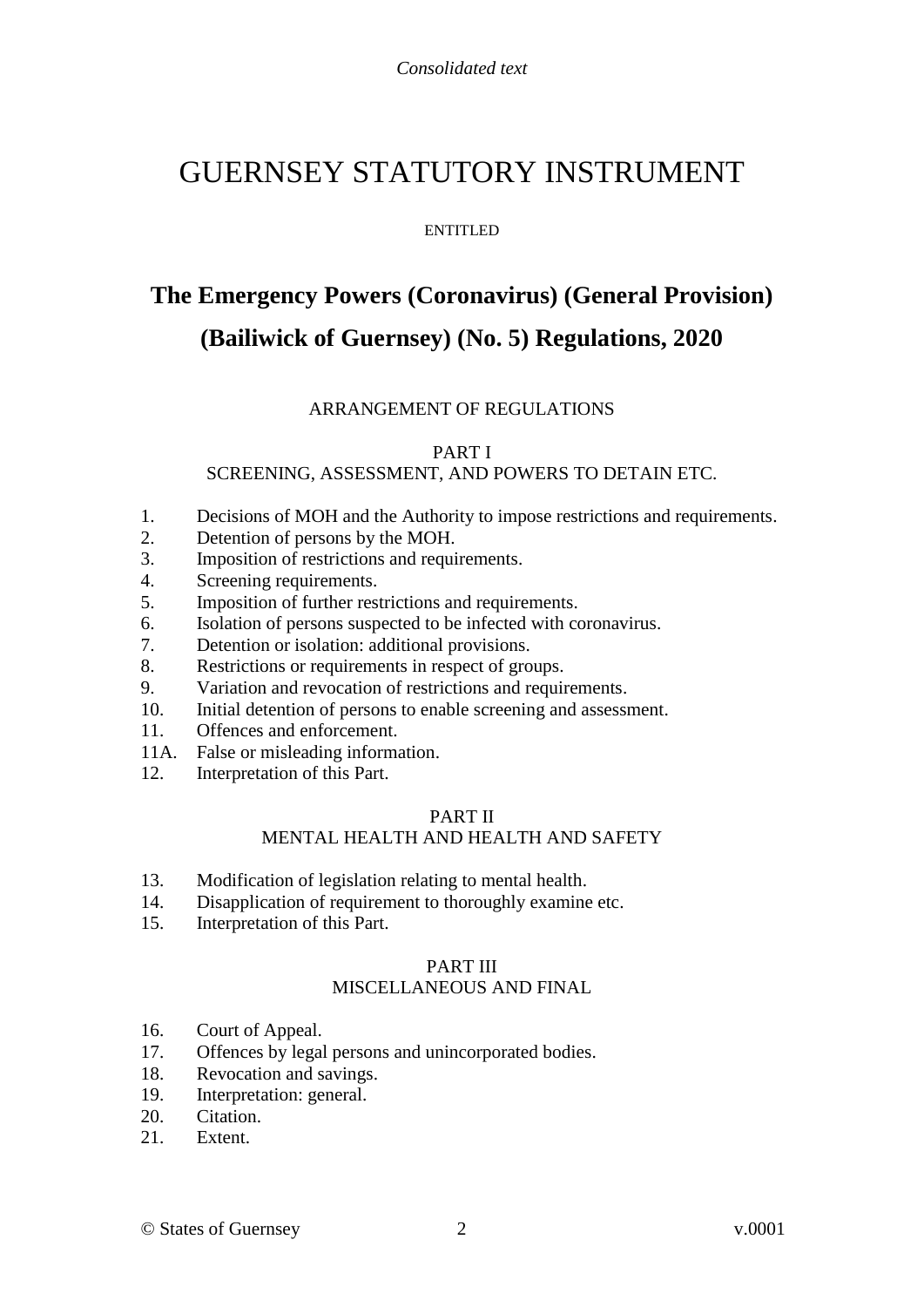## 22. [Commencement.](#page-36-2)

| <b>SCHEDULE 1</b> | Modification of legislation relating to mental health. |  |  |  |  |  |                                                      |
|-------------------|--------------------------------------------------------|--|--|--|--|--|------------------------------------------------------|
| <b>SCHEDULE 2</b> |                                                        |  |  |  |  |  | Provisions of the Safety of Employees (Miscellaneous |
|                   | Provisions) Ordinance, 1952.                           |  |  |  |  |  |                                                      |

[Explanatory Note.](#page-41-0)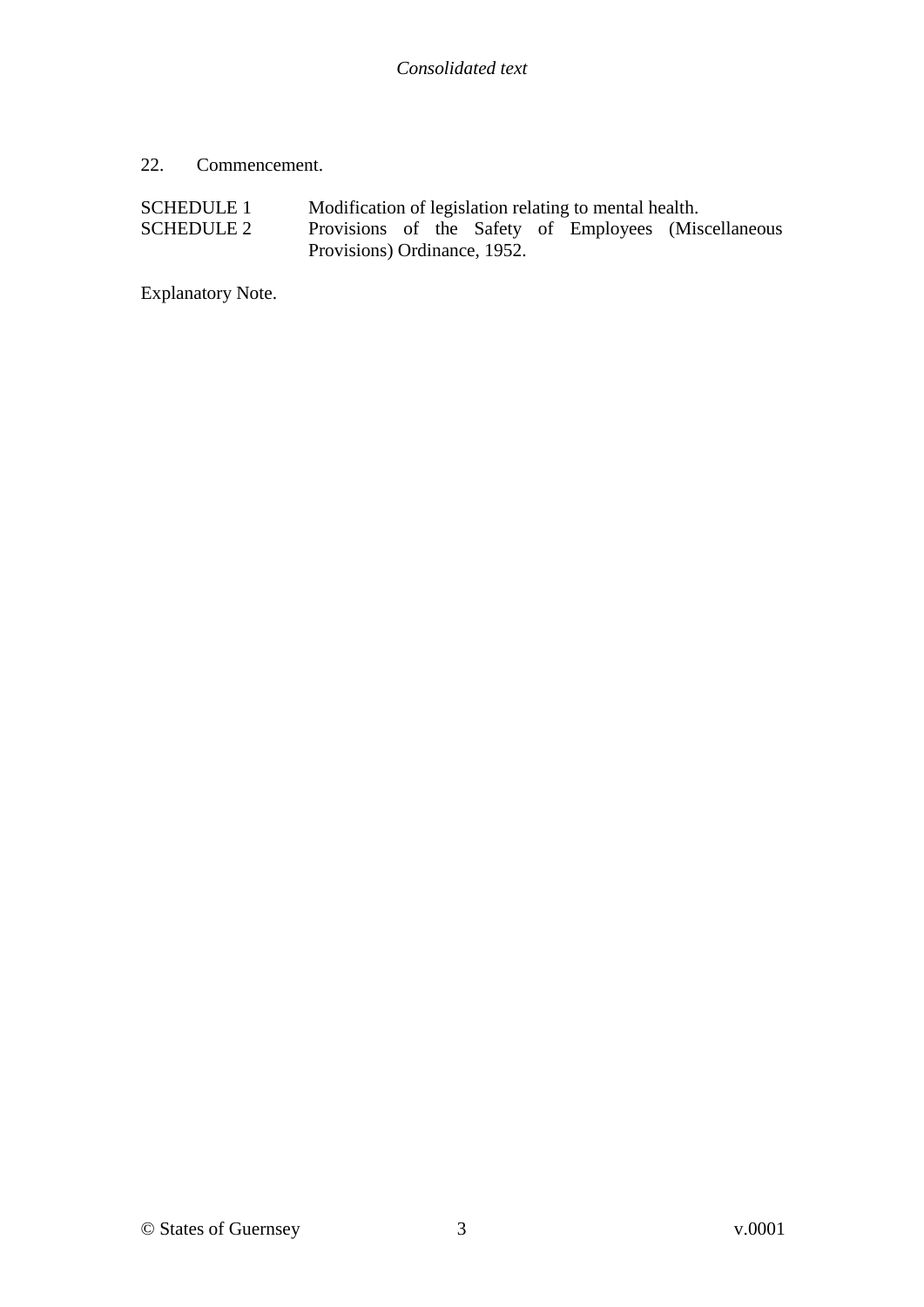(*Made on 6th August, 2020*.)

# **The Emergency Powers (Coronavirus) (General Provision) (Bailiwick of Guernsey) (No. 5) Regulations, 2020**

**WHEREAS** there are one or more persons within the Bailiwick who may be infected with Severe Acute Respiratory Syndrome Coronavirus 2, resulting in the occurrence of an emergency within the meaning of the Civil Contingencies (Bailiwick of Guernsey) Law, 2012**<sup>a</sup>** ;

**AND WHEREAS** one or more persons within the Bailiwick have died after being infected with Severe Acute Respiratory Syndrome Coronavirus 2;

**AND WHEREAS THE** Civil Contingencies Authority (**"the Authority"**) (having consulted the Medical Officer of Health in respect of the risk to public health created thereby and by the spread of Severe Acute Respiratory Syndrome Coronavirus 2, the virus causing the disease COVID-19, and in respect of the measures necessary to prevent or slow the spread of infection) is satisfied that the conditions set out in section 13 of the Law are satisfied, and that the following regulations contain only provisions which are appropriate for and proportionate to the purpose of preventing, controlling or mitigating the emergency referred to above;

**AND WHEREAS** the Authority is satisfied that the effect of the following regulations is in due proportion to that emergency, and that they are compatible with the Convention rights within the meaning of section 1 of the Human Rights (Bailiwick of Guernsey) Law, 2000**<sup>b</sup>** ;

1

**a** Order in Council No. XIV of 2012; amended by Ordinance No. IX of 2016; and No. II of 2017.

**b** Order in Council No. XIV of 2000; amended by No. I of 2005; Ordinance No. XXXVII of 2001; No. XXXIII of 2003; No. XX of 2015; No. IX of 2016; No. XXVI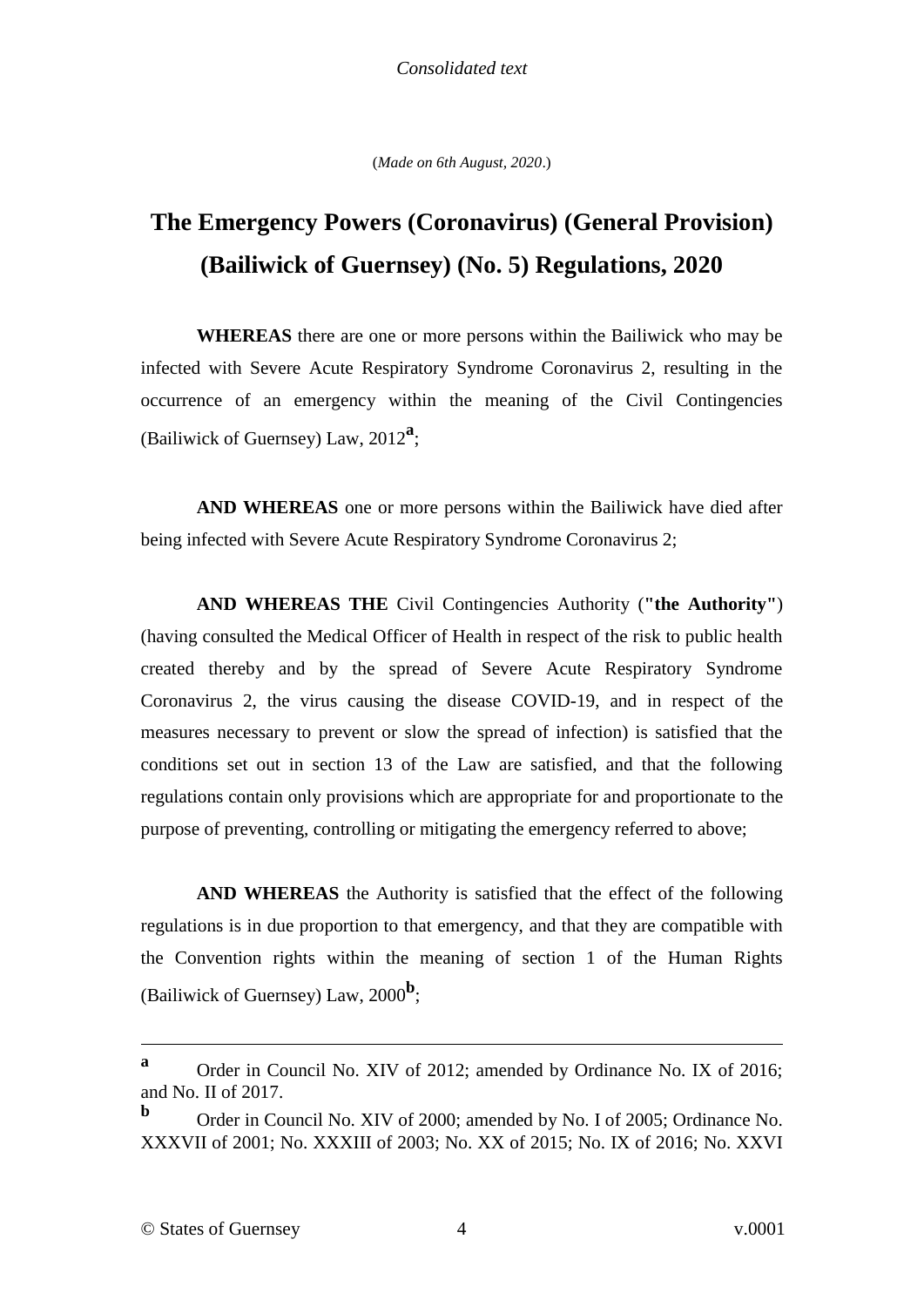**NOW THEREFORE THE AUTHORITY,** in exercise of the powers conferred upon it by sections 12(1), 14 and 19 of the Law, and of all other powers enabling them in that behalf, hereby makes the following regulations: –

#### PART I

#### <span id="page-4-0"></span>SCREENING, ASSESSMENT, AND POWERS TO DETAIN ETC.

#### <span id="page-4-1"></span>**Decisions of MOH and the Authority to impose restrictions and requirements.**

**1.** (1) Subject to paragraph (3), the Medical Officer of Health (**"the MOH"**) may not impose a restriction or requirement under this Part unless the MOH has sought the advice of Her Majesty's Procureur in relation to the appropriateness and proportionality of the proposed requirement or restriction, and has taken account of that advice.

(2) Subject to paragraph (3), the Civil Contingencies Authority (**"the Authority"**) may not impose a requirement under regulation 3(4) or vary a requirement under regulation 3(6) unless the Authority has sought the advice of the MOH in relation to the appropriateness of the proposed requirement or variation and has taken account of that advice.

(3) Neither the requirement in paragraph (1) nor the requirement in paragraph (2) applies where the MOH or the Authority (as the case may be) considers that, in all the circumstances, it would be impracticable to comply with it.

(4) Where the MOH imposes a restriction or requirement under these Regulations without seeking the advice of Her Majesty's Procureur, in reliance on paragraph (3), the MOH shall, as soon as reasonably practicable, give notice that he or she has done so to Her Majesty's Procureur.

1

of 2018; and G.S.I. No. 27 of 2006.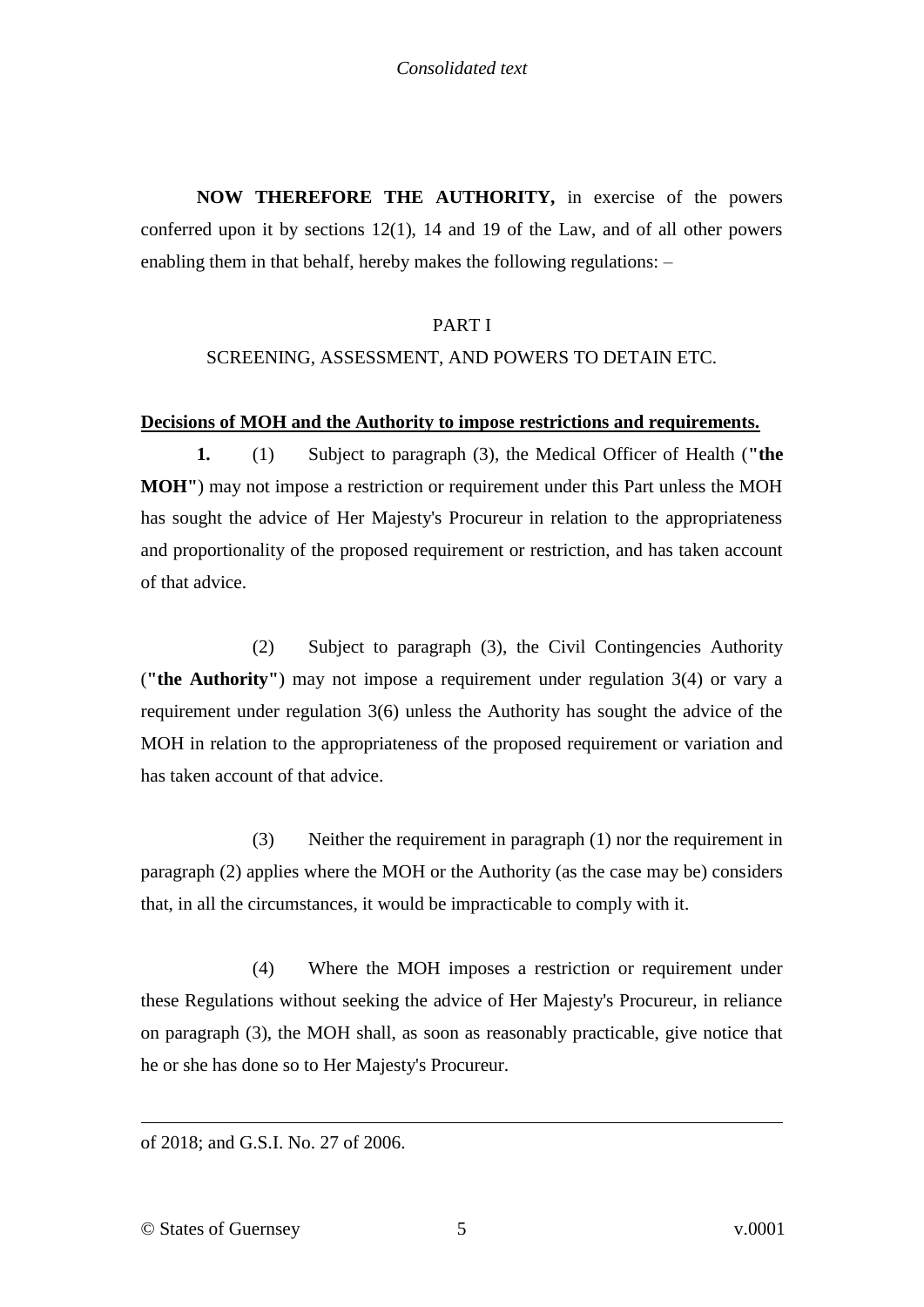(5) Where the Authority imposes a requirement under regulation 3(4) or varies a requirement under regulation 3(6) without seeking the advice of the MOH, in reliance on paragraph (3), the Authority shall, as soon as reasonably practicable, give notice that it has done so to the MOH.

## <span id="page-5-0"></span>**Detention of persons by the MOH.**

**2.** (1) This regulation applies where the MOH has reasonable grounds to believe that a person (**"P"**) –

- (a) is, or may be, infected or contaminated with, or is suspected or confirmed to be suffering from, coronavirus, and there is a risk that P might infect or contaminate others, or
- (b) has arrived in the Bailiwick by air or sea and has left an infected area within the 14 day period immediately preceding the date of P's arrival in the Bailiwick.

(2) Where paragraph (1)(a) or (b) is met in relation to P, the MOH may, for the purposes of screening, assessment or the imposition of any restriction or requirement under regulation 3, impose on P a requirement to be detained until the later of –

- (a) the end of the period of 48 hours beginning with the time from which P's detention under this regulation begins,
- (b) such time as any screening requirements imposed on or in relation to P under regulation 3 have been complied with and the assessment referred to in that regulation carried out in relation to P.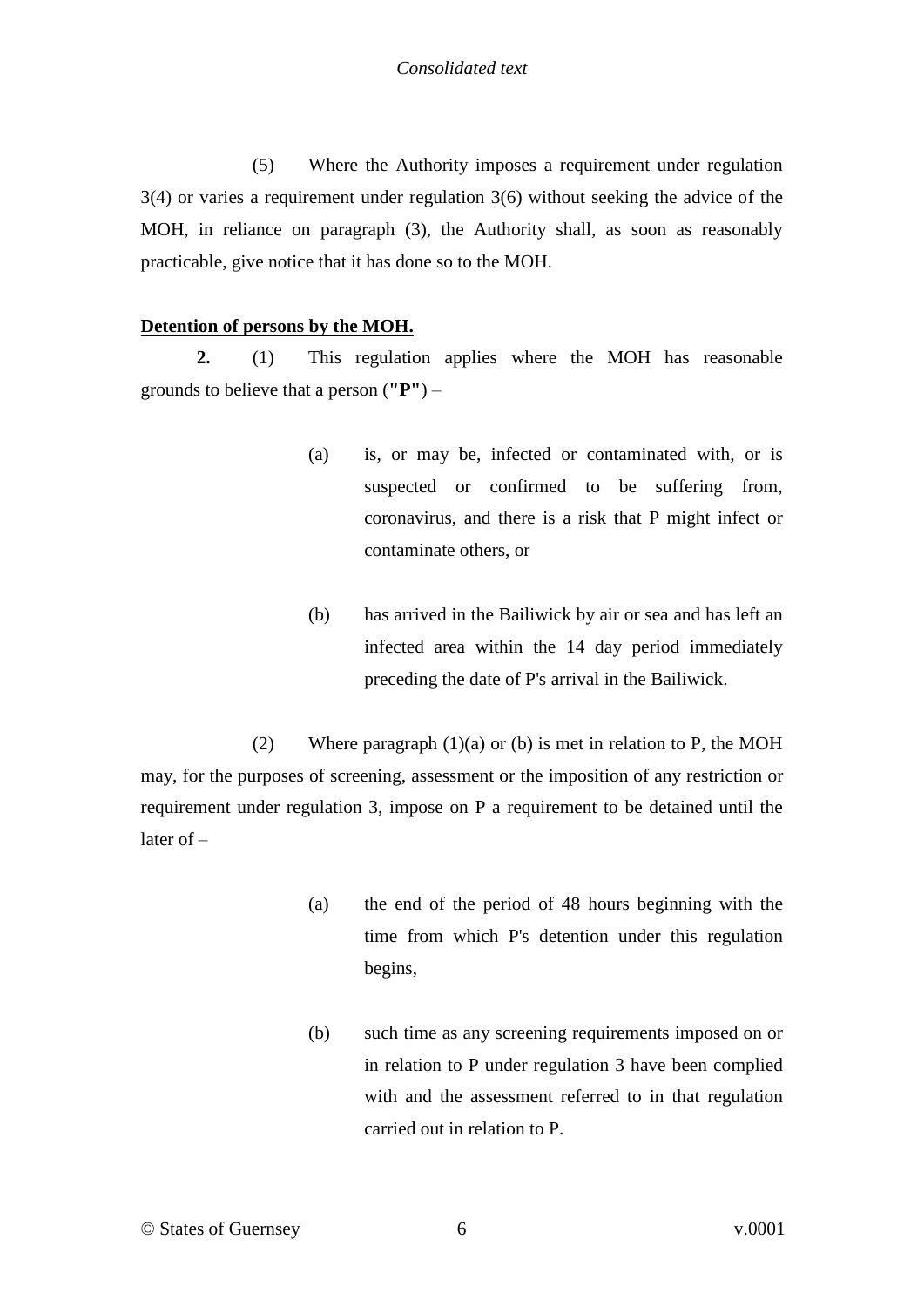## <span id="page-6-0"></span>**Imposition of restrictions and requirements.**

**3.** (1) Where regulation 2(1)(a) or (b) is met in relation to a person (**"P"**), the MOH may –

- (a) (orally or in writing) impose on or in relation to P one or more screening requirements to inform an assessment by the MOH of whether P presents, or could present, a risk of infecting or contaminating others,
- (b) carry out such an assessment in relation to P, and
- (c) following such an assessment, (orally or in writing) impose on or in relation to P any other restriction or requirement which the MOH considers necessary for the purposes of removing or reducing the risk referred to in subparagraph (a), including (without limitation) the restrictions or requirements set out in paragraph (2).
- (2) The restrictions or requirements are
	- (a) that P submit to medical examination,
	- (b) that P be removed to a hospital or other suitable establishment,
	- (c) that P be detained in a hospital or other suitable establishment,
	- (d) that P be kept in isolation,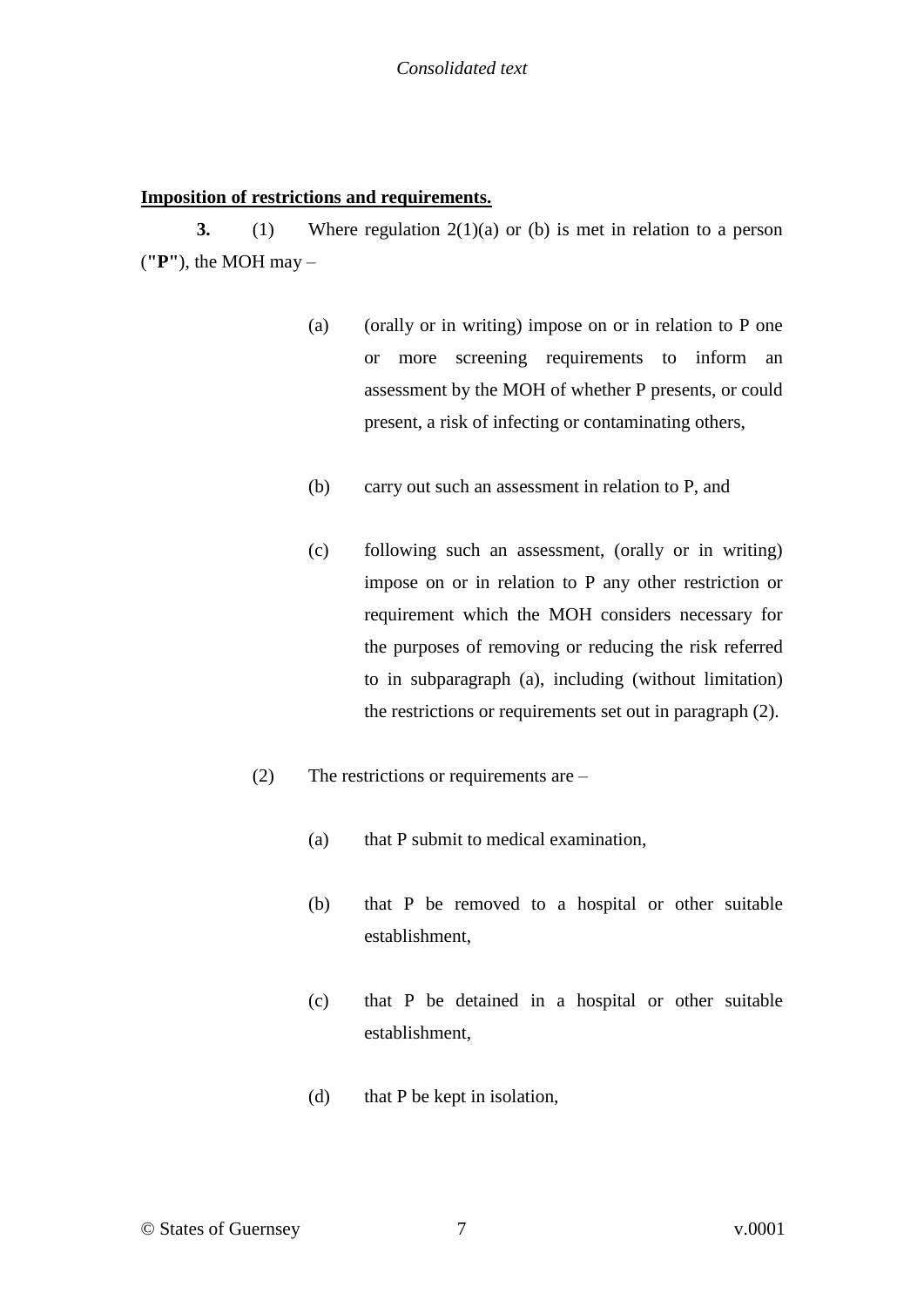- (e) that P be disinfected or decontaminated,
- (f) that P wear protective clothing,
- (g) that P provide information or answer questions about P's health or other circumstances,
- (h) that P's health be monitored and the results reported,
- (i) that P attend training or advice sessions on how to reduce the risk of infecting or contaminating others,
- (j) that P be subject to restrictions on where P goes or with whom P has contact,
- (k) that P abstain from working or trading.

(3) A person who has arrived in the Bailiwick by air or sea and who has left an infected area within the 14 day period immediately preceding the date of his or her arrival in the Bailiwick must self-isolate for 14 days.

 [ (3A) [On arrival in the Bailiwick from any place outside the](#page-10-1)  [Bailiwick, if required a person must –](#page-10-1)

- (a) [answer any question put to him or her by a relevant](#page-10-1)  [officer relating to his or her travel during the 7 day](#page-10-1)  [period immediately preceding the date of his or her](#page-10-1)  [arrival in the Bailiwick,](#page-10-1)
- (b) [provide any travel document specified by a relevant](#page-10-1)  [officer relating to that person, or a child travelling with](#page-10-1)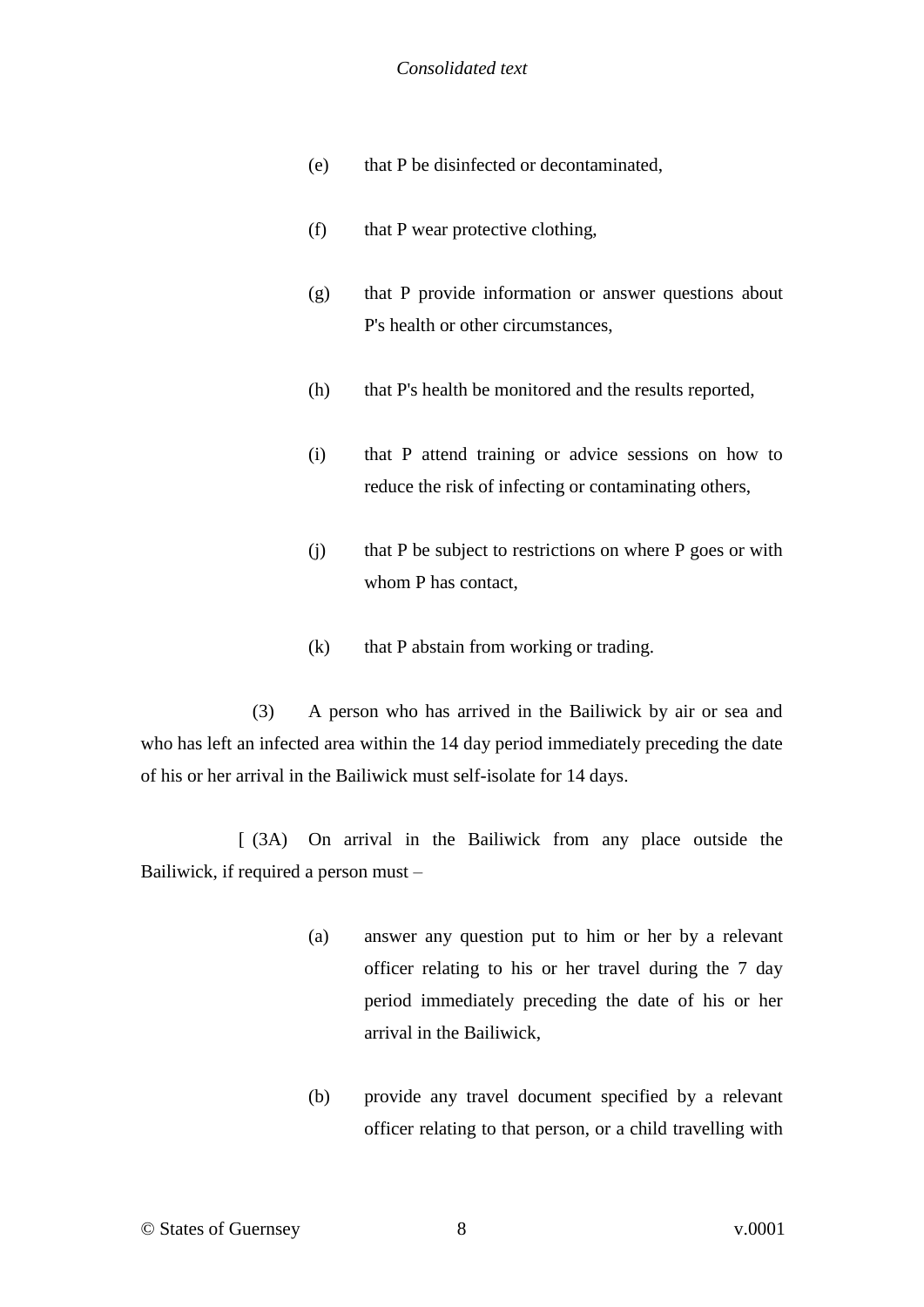[that person, for inspection, and](#page-10-1) 

(c) [answer any question put to him or her by a relevant](#page-10-1)  [officer relating to that travel document.\]](#page-10-1)

(4) The Authority may, by publication on the relevant States of Guernsey website, impose a requirement that any person who has arrived in one Island in the Bailiwick from another Island in the Bailiwick must self-isolate for 14 days.

(5) A restriction or requirement imposed under paragraph (1) may be varied by the MOH orally or in writing.

(6) The requirement to self-isolate under paragraph (3) and a requirement to self-isolate imposed under paragraph (4) may be varied –

- (a) by the MOH in relation to a particular case, orally or in writing,
- (b) by the Authority in relation to or to one or more categories of case, or in relation to all cases, by publication on the relevant States of Guernsey website.

(7) Where a restriction or requirement is imposed on or in relation to a child (including the requirement to self-isolate under paragraph (3)), a person who is a responsible adult in relation to the child must ensure that the child complies with the restriction or requirement, insofar as that person is reasonably able to do so.

(8) The powers of the MOH and the Authority under paragraph (6) to vary the requirement under paragraph (3) or a requirement imposed under paragraph  $(4)$  include (but are not limited to) powers to –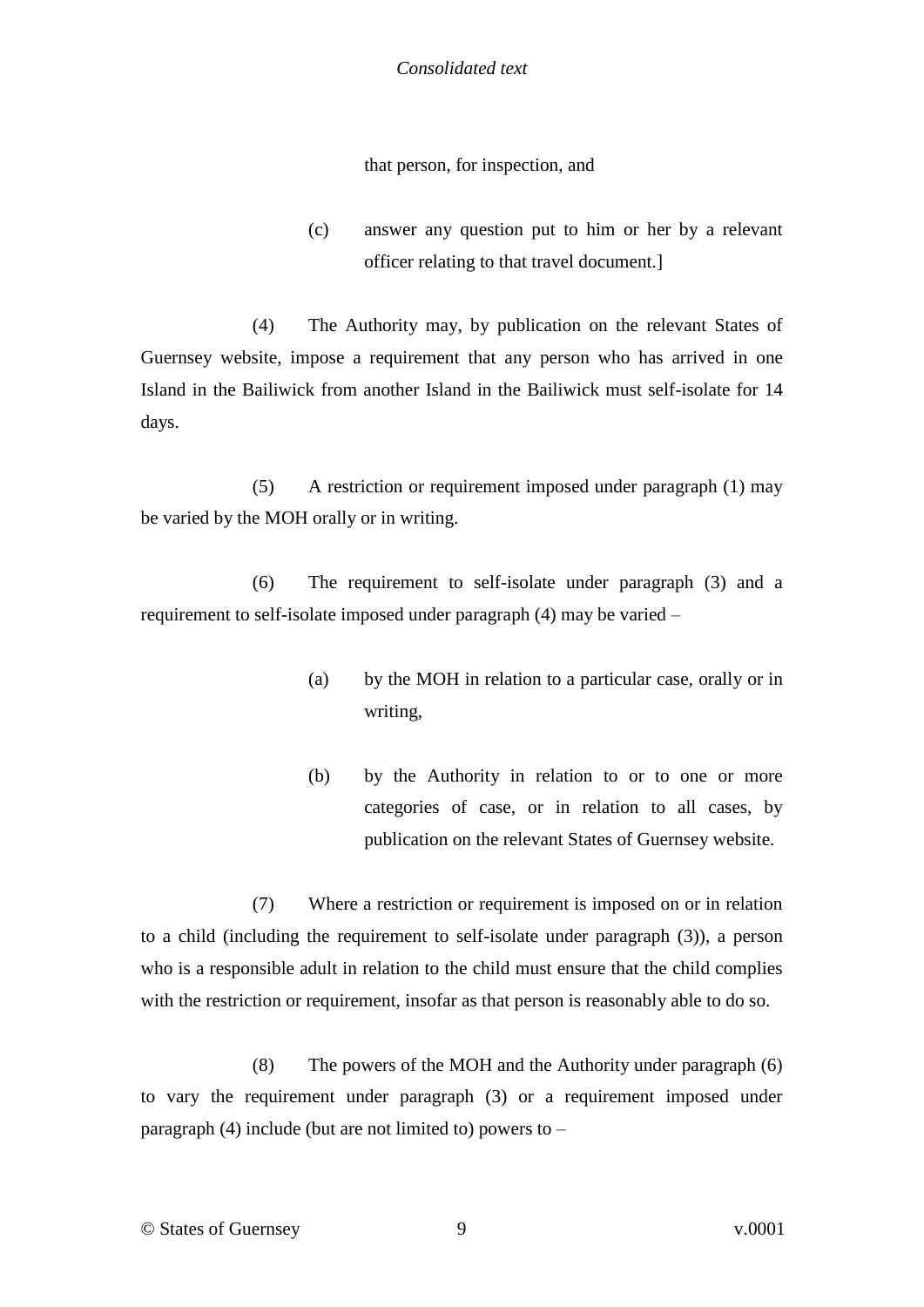- (a) specify exceptions to the requirement to self-isolate, and
- (b) shorten the duration of the requirement to self-isolate, either unconditionally or on the MOH being satisfied that one or more specified conditions have been met,

and such powers may be exercised either in relation to a particular case (as regards the powers of the MOH), or one or more categories of case, or all cases (as regards the powers of the Authority).

 [ (8A) [Without prejudice to the generality of paragraphs \(6\) and \(8\),](#page-10-1)  in any case where the Authority varies, under paragraph  $(6)(b)$ , the requirement to [self-isolate under paragraph \(3\), failure without reasonable excuse to comply with a](#page-10-1)  [condition or restriction set out in, and applicable to, that variation of the requirement](#page-10-1)  [is an offence if the condition in paragraph \(8B\) is met.](#page-10-1)

(8B) [The condition referred to in paragraph \(8A\) is that the variation](#page-10-1)  [of the relevant requirement as published on the relevant States of Guernsey website](#page-10-1)  [provides \(however expressed\) that failure without reasonable excuse to comply with](#page-10-1)  [the specified condition or restriction is an offence under this regulation.\]](#page-10-1)

(9) Where a restriction or requirement is imposed orally on a person under this regulation, or a restriction or requirement is orally varied, the person (or, in the case of a child, a person who is a responsible adult in relation to the child) must be provided with a written notification of the restriction or requirement that has been imposed or varied as soon as reasonably practicable.

(10) Neither paragraph (1) nor paragraph (3) affects the exercise of any powers under regulation 6; and nothing in this regulation (or in any other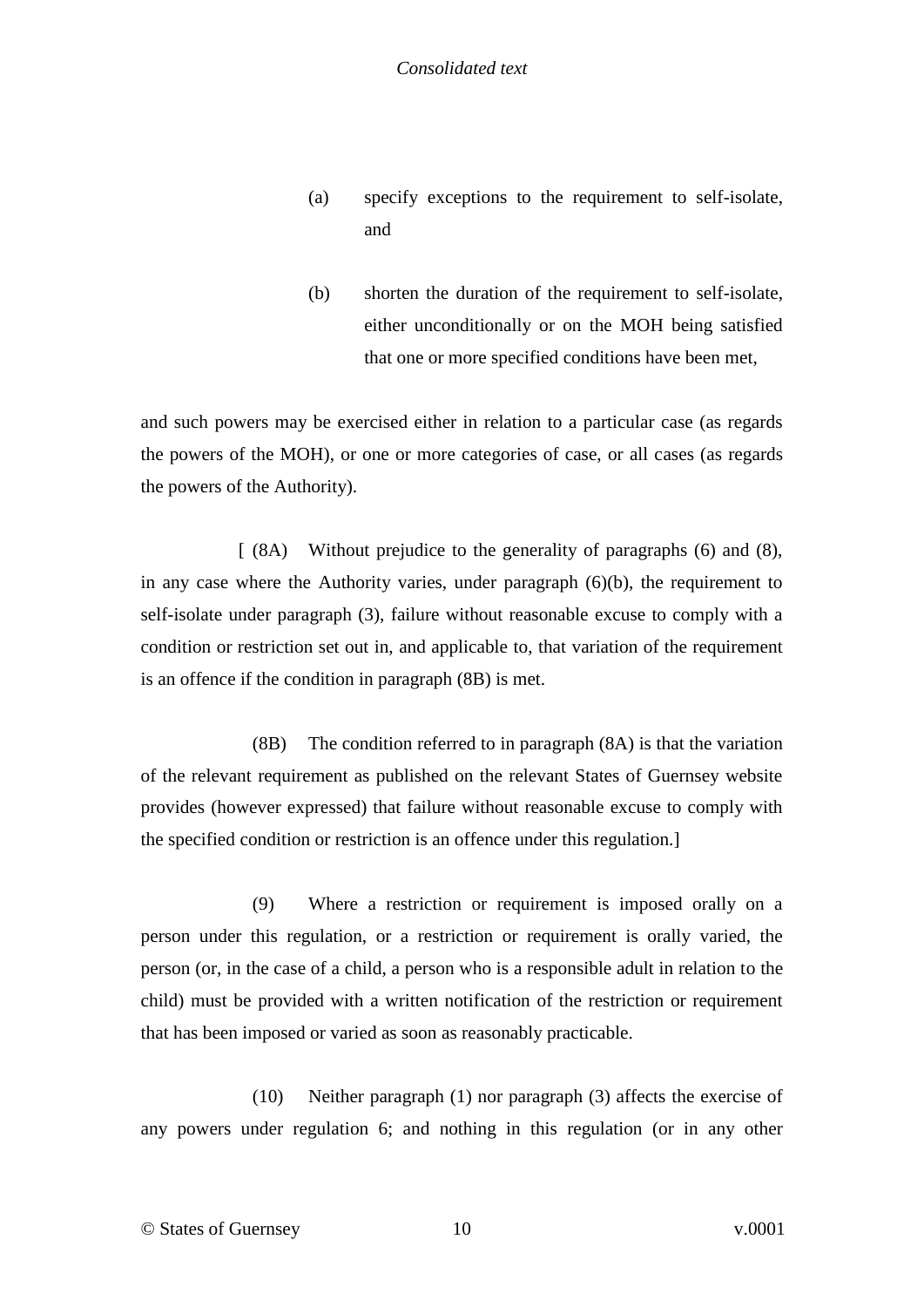provision in these Regulations) affects the MOH's powers under any other enactment.

(11) In this regulation, a power to vary a requirement or restriction includes a power to revoke it.

#### **NOTE**

<span id="page-10-1"></span>*In regulation 3, first, paragraph (3A) and, second, paragraph (8A) and paragraph (8B) were inserted by the Emergency Powers (Coronavirus) (General Provision) (Bailiwick of Guernsey) (No. 5) (Amendment) Regulations, 2020, respectively regulation 1(2) and regulation 1(3), with effect from 19th August, 2020.*

## <span id="page-10-0"></span>**Screening requirements.**

**4.** (1) For the purposes of these Regulations, the screening requirements in relation to a person (**"P"**) are requirements to the effect that P must–

- (a) answer questions about P's health or other relevant circumstances (including travel history and information about other individuals with whom P may have had contact),
- (b) produce any documents which may assist the MOH in assessing P's health,
- (c) at such a time as the MOH may specify, allow a biological sample of P to be taken, including a biological sample of P's respiratory secretions or blood, by appropriate means including by swabbing P's nasopharyngeal cavity, or provide such a sample, and
- (d) provide sufficient information to enable P to be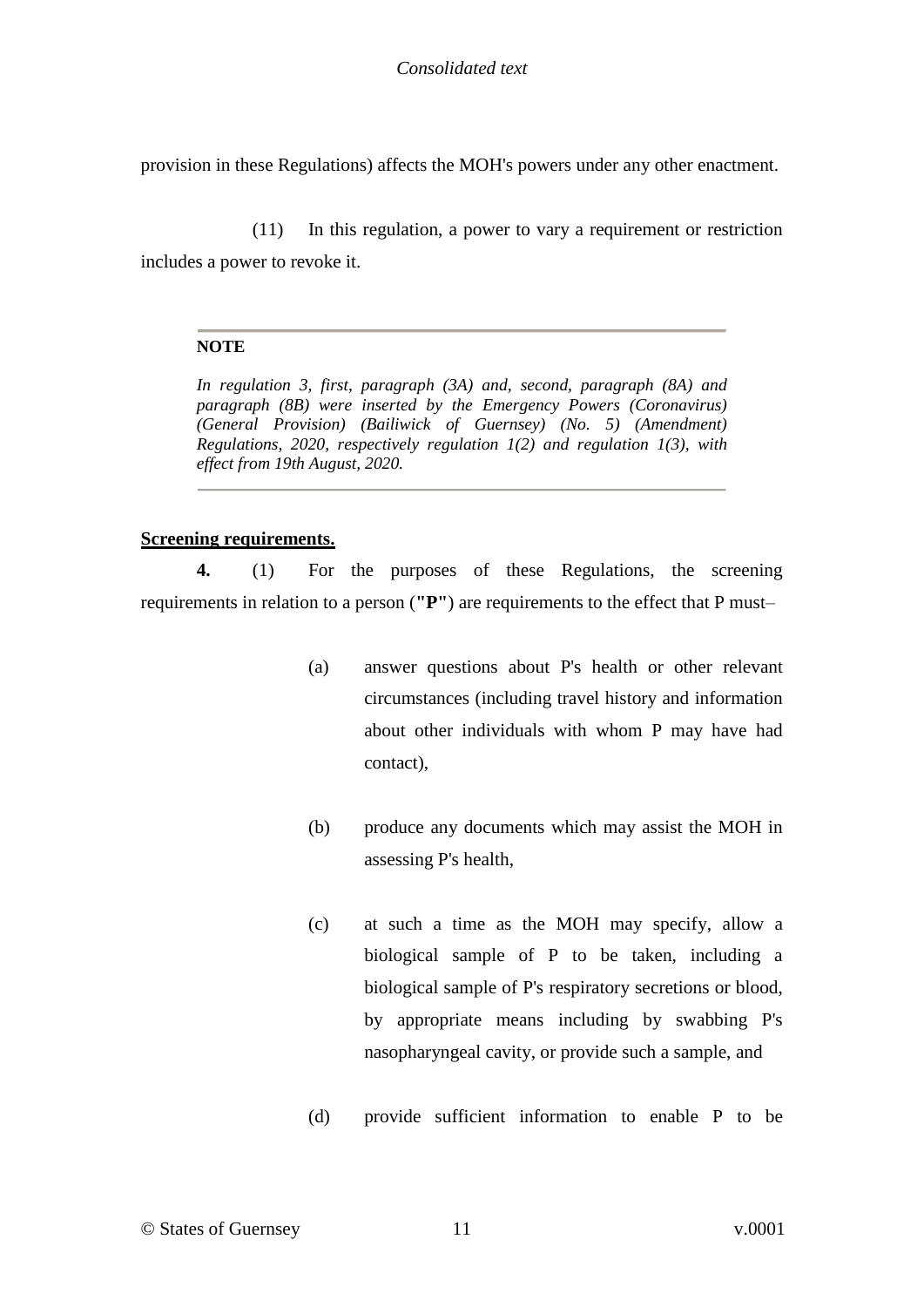contacted immediately by the MOH during such period as the MOH may specify, where the MOH considers that such provision of information is necessary in order to reduce or remove the risk of P infecting or contaminating others.

(2) Where P is a child who is accompanied by a responsible adult, the responsible adult must –

- (a) ensure that P answers questions in accordance with paragraph  $(1)(a)$ ,
- (b) answer the questions if P is unable to do so or cannot reliably do so,
- (c) produce any documents, required under paragraph  $(1)(b)$ , on P's behalf,
- (d) allow a biological sample of P to be taken, including a sample of P's respiratory secretions or blood, by appropriate means including by swabbing P's nasopharyngeal cavity, or provide such a sample, and
- (e) provide information where required by the MOH under paragraph  $(1)(d)$ .

## <span id="page-11-0"></span>**Imposition of further restrictions and requirements.**

**5.** (1) Where regulation 2(1)(a) or (b) is met in relation to a person (**"P"**) –

(a) following an assessment by the MOH of the risk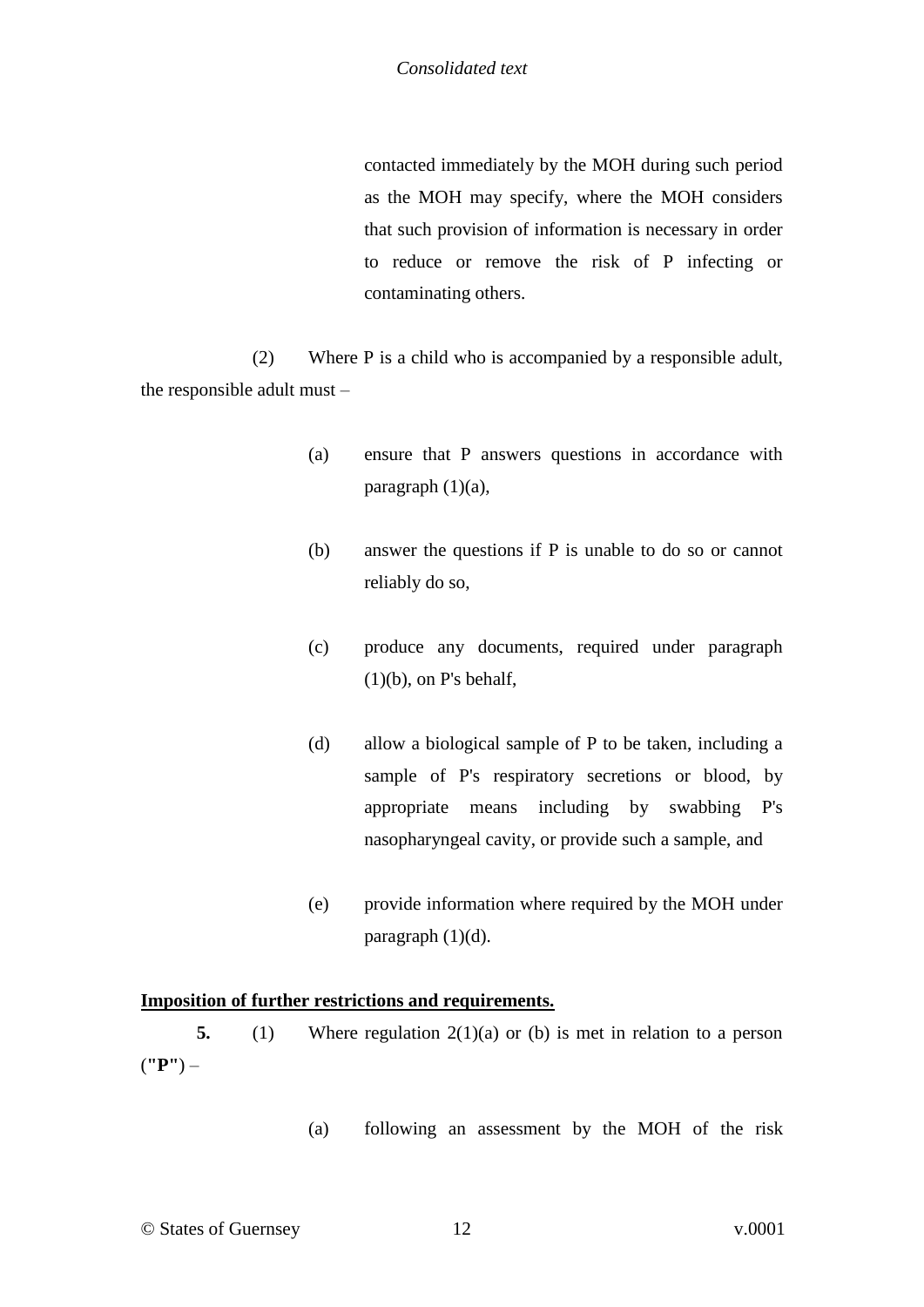presented by P in accordance with regulation 3(1), or

(b) following P's release from detention under regulation 2, or from isolation under regulation 6,

the MOH may (orally or in writing) impose on P any one or more of the requirements specified in paragraph (2) where the MOH considers that it is necessary to do so in order to reduce or remove the risk of P infecting or contaminating others.

(2) The requirements specified for the purposes of paragraph (1) are for P to –

- (a) provide P's contact details to the MOH,
- (b) supply information to the MOH which may assist in assessing P's health,
- (c) at such time as the MOH may specify, allow a biological sample of P to be taken, including a sample of P's respiratory secretions or blood, by appropriate means including by swabbing P's nasopharyngeal cavity, or provide such a sample,
- (d) comply with any other specified condition or to take any other specified measure.

(3) The conditions or measures which may be specified under paragraph  $(2)(d)$  include –

(a) a restriction on P's travel,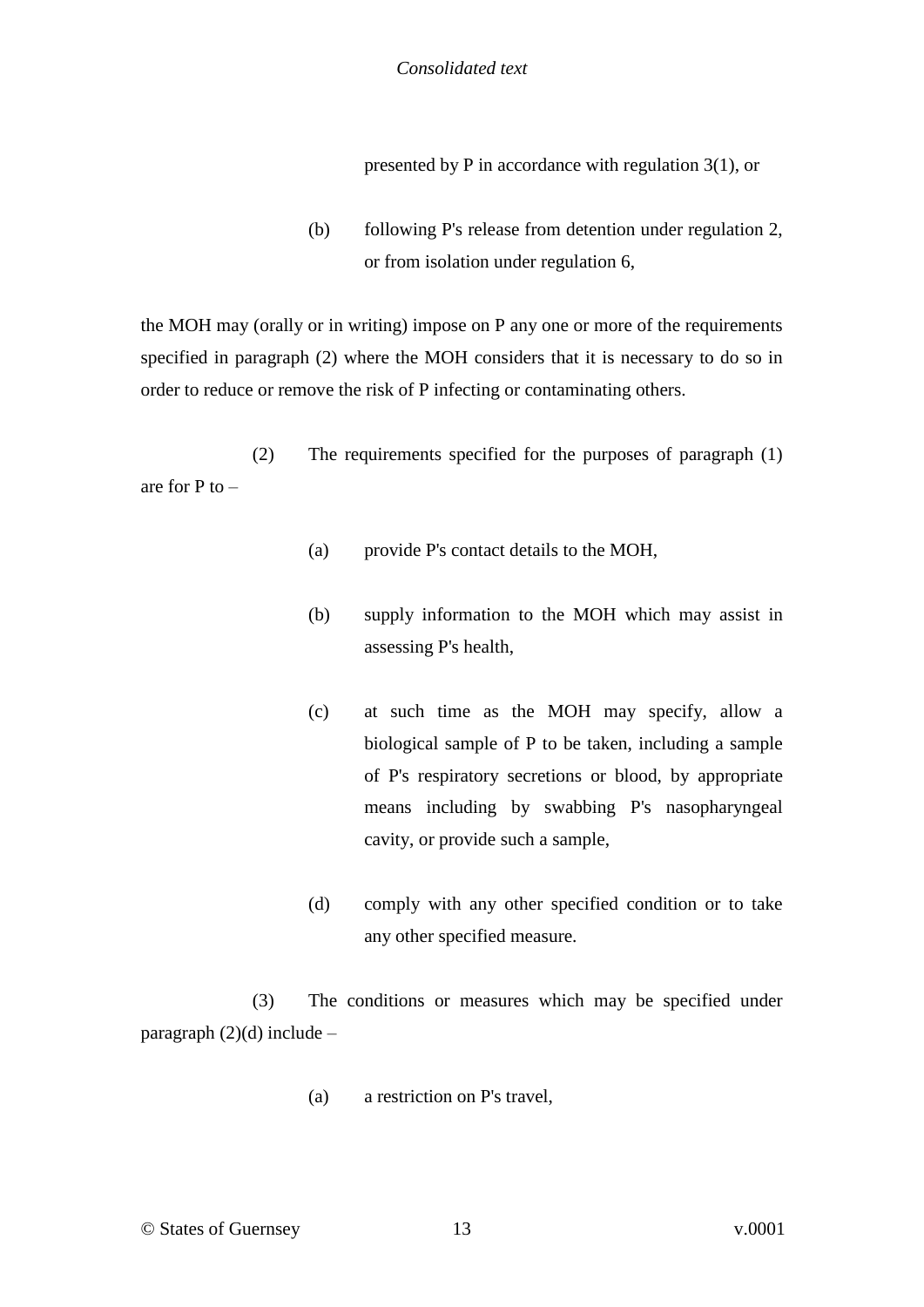- (b) a restriction on P's activities,
- (c) a restriction on P's contact with specified persons.

(4) The MOH may (orally or in writing) revoke or vary any requirement or restriction imposed under this regulation, including by imposition of a restriction specified in paragraph (3).

(5) Subject to paragraph (6), the period for which a restriction set out in paragraph (3) is imposed may not exceed 14 days beginning with the day on which the restriction is imposed.

(6) Where a restriction set out in paragraph (3) is imposed, or the period of a restriction is extended under this paragraph, the MOH may (orally or in writing) extend the period of the restriction for a further specified period not exceeding 14 days if the MOH considers that the restriction is still necessary and proportionate.

(7) Before imposing or varying a requirement or restriction under this regulation, the MOH must –

- (a) inform P (or, where P is a child, a person who is a responsible adult in relation to P) of the requirement or variation that the MOH is minded to impose or make, and
- (b) have regard to any relevant representations by P (or, where P is a child, a person who is a responsible adult in relation to P), as to its suitability.
- (8) When imposing or varying a requirement or restriction under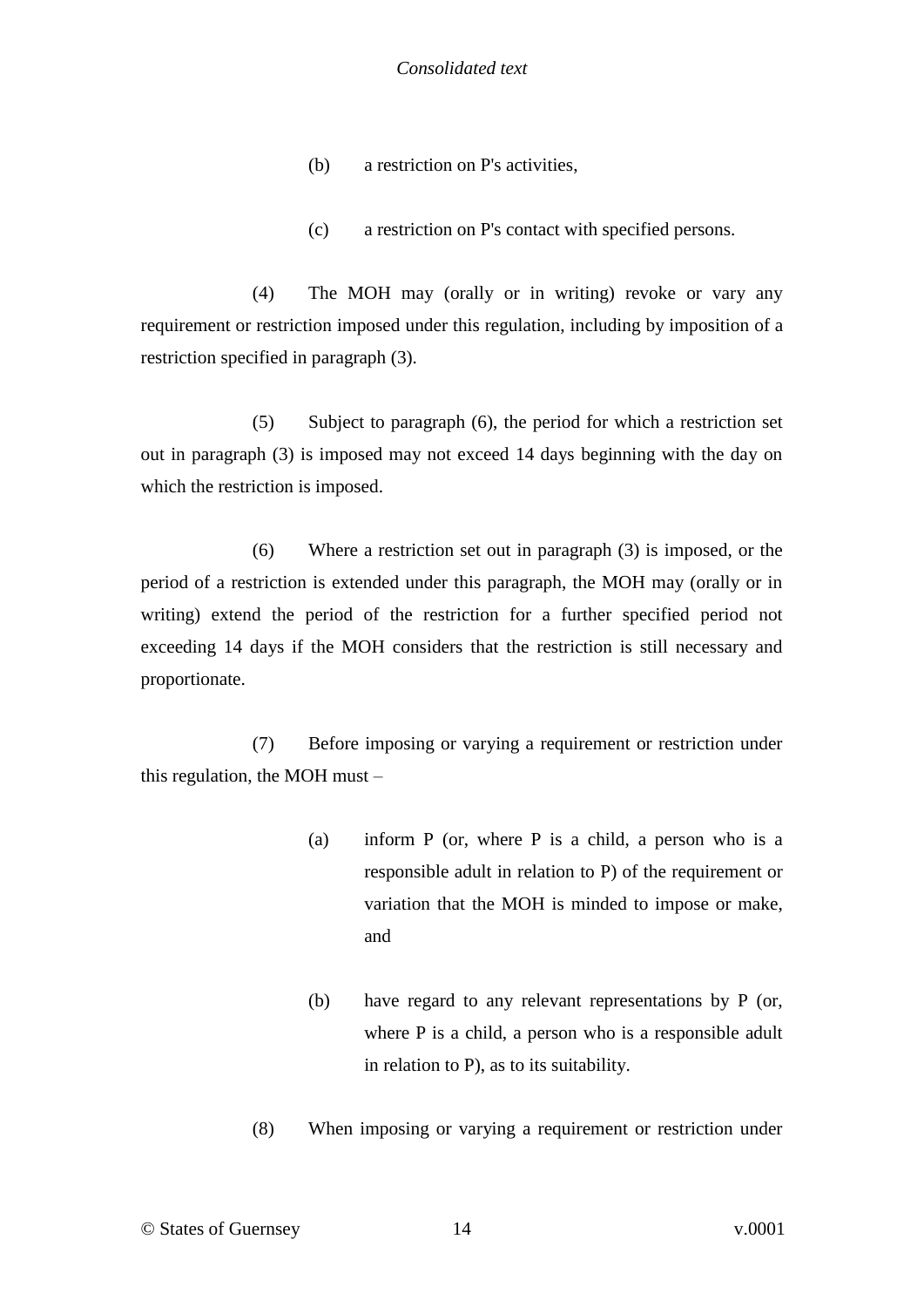this regulation, the MOH must inform P that it is an offence to fail to comply with the requirement.

(9) Where a requirement or restriction under this regulation is imposed on or in relation to a child, or varied in relation to a child, a person who is a responsible adult in relation to the child must ensure that the child complies with the requirement or restriction, insofar as that person is reasonably able to do so.

(10) Where the MOH orally imposes a requirement or restriction on P under this regulation, or orally varies such a requirement or restriction, the MOH must provide P (or where P is a child, a person who is a responsible adult in relation to P) with a written notification of the requirement or restriction that has been imposed or varied.

(11) Paragraph (1) does not affect the exercise of any powers under regulation  $3(1)(c)$ .

## <span id="page-14-0"></span>**Isolation of persons suspected to be infected with coronavirus.**

**6.** (1) This regulation applies where regulation  $2(1)(a)$  or (b) is met in relation to a person (**"P"**).

(2) The MOH may decide to require P to be kept in isolation if the  $MOH -$ 

- (a) has reasonable grounds to believe that P is, or may be, infected or contaminated with coronavirus, and
- (b) considers that it is necessary to do so in order to reduce or remove the risk of P infecting or contaminating others.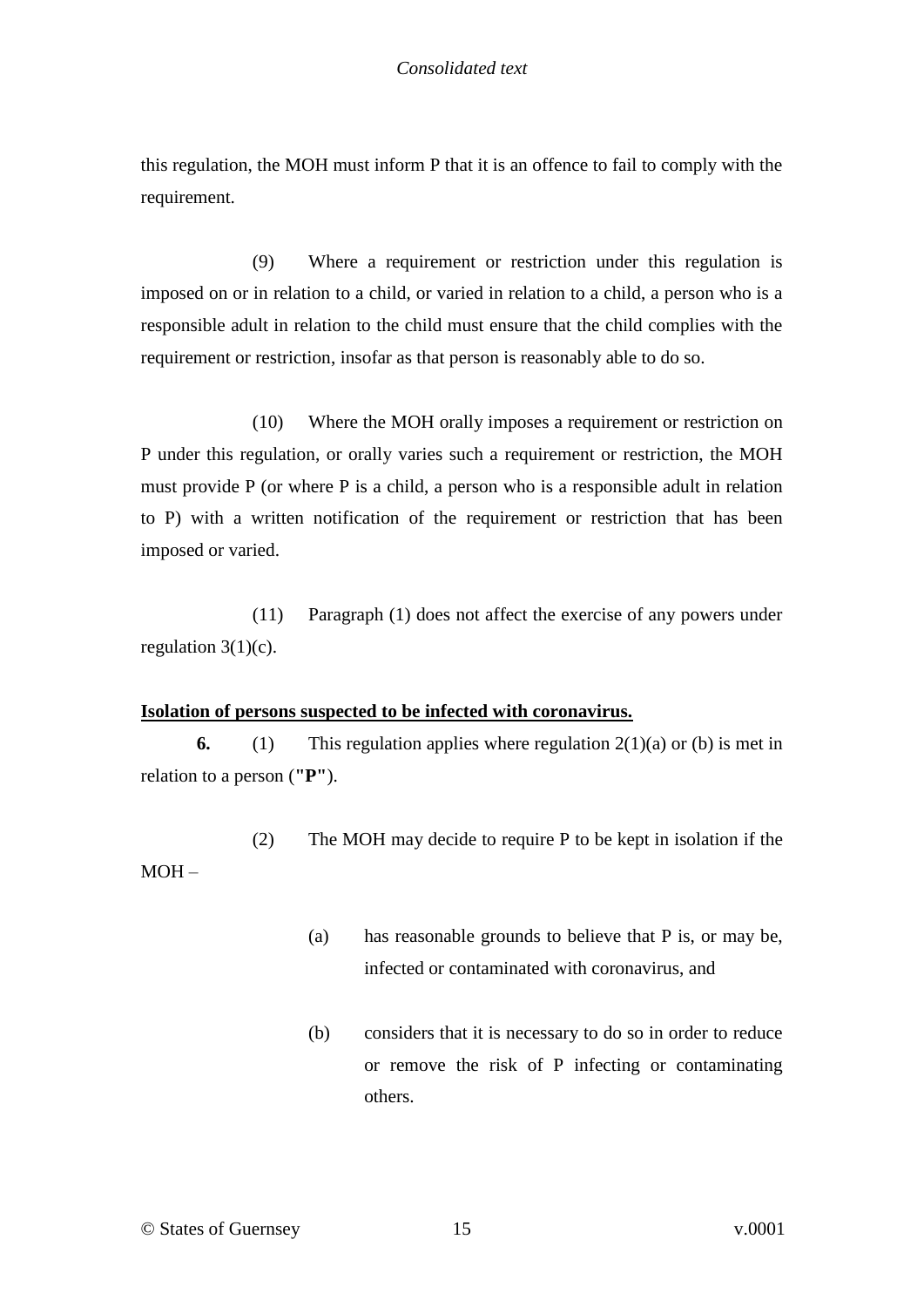(3) Where the MOH has reasonable grounds to believe that P is, or may be, infected or contaminated with coronavirus, the MOH may detain P pending the decision of the MOH under paragraph (2).

(4) Where the MOH has detained P under paragraph (3) or has required P to be kept in isolation under paragraph (2), the MOH may impose on or in relation to P one or more screening requirements.

(5) Paragraph (1) does not affect the exercise of any powers under regulation 3(1)(c).

#### <span id="page-15-0"></span>**Detention or isolation: additional provisions.**

**7.** (1) Where a person (**"P"**) is required to be detained or kept in isolation under regulation 3 or 6 or subjected to restrictions or requirements under regulation 5, the MOH must have due regard to P's well-being.

(2) Where P is detained or kept in isolation under regulation 3 or 6 or subjected to restrictions or requirements under regulation 5 for a period exceeding 14 days, the MOH must review the continuation of P's detention by reference to the provisions of those regulations.

(3) After each subsequent interval of 24 hours during which P is detained or kept in isolation under regulation 3 or 6 or subjected to restrictions or requirements under regulation 5, the MOH must review the continuation of P's detention by reference to the provisions of those regulations.

(4) Where P is detained or kept in isolation under regulation 3 or 6 or subjected to restrictions or requirements under regulation 5, the MOH may require P to comply with screening requirements if the MOH considers that it is necessary and proportionate to do so in order to reduce or remove the risk of P infecting or contaminating others.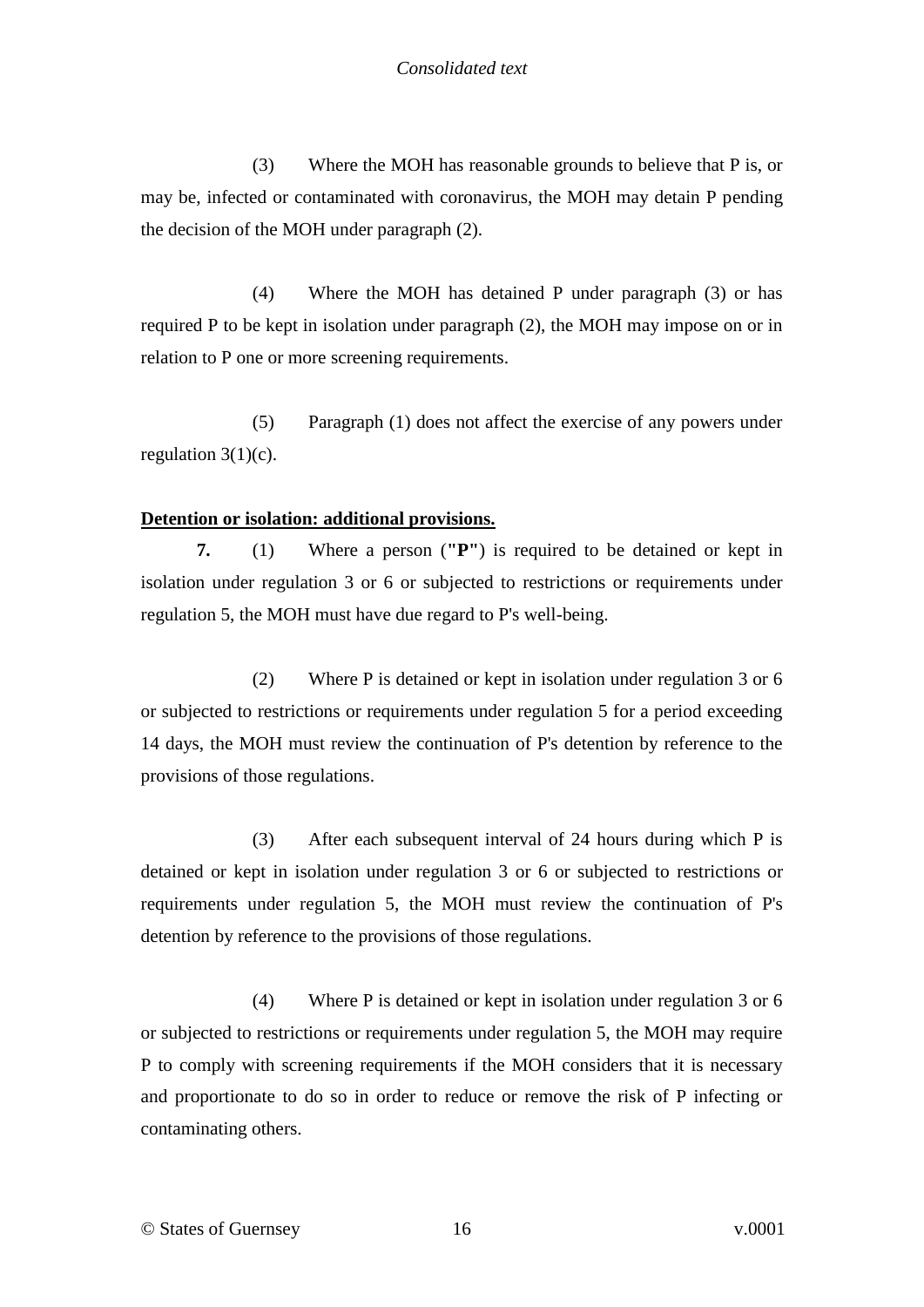(5) Where P is detained under regulation 2, the MOH may require P to move to a suitable place.

(6) The MOH must notify P (or, where P is a child, a person who is a responsible adult in relation to P), as soon as P's detention under regulation 3 starts, or as soon as it is decided to keep P in isolation under regulation 6, of –

- (a) the fact of P's detention or isolation,
- (b) the powers under which P is detained or kept in isolation,
- (c) the reason for P's detention or isolation,
- (d) the next steps that may be taken and by whom,
- (e) the obligation to keep the need for P's detention or isolation under review,
- (f) the penalty for obstructing a person carrying out a function under these Regulations under regulation 11(2), and
- (g) the right to apply for revocation or variation under regulation 9, where applicable.

#### <span id="page-16-0"></span>**Restrictions or requirements in respect of groups.**

**8.** (1) The powers in regulations 2, 3 and 6 include powers to impose a restriction or requirement in relation to a group of persons and, for this purpose, those regulations have effect as follows.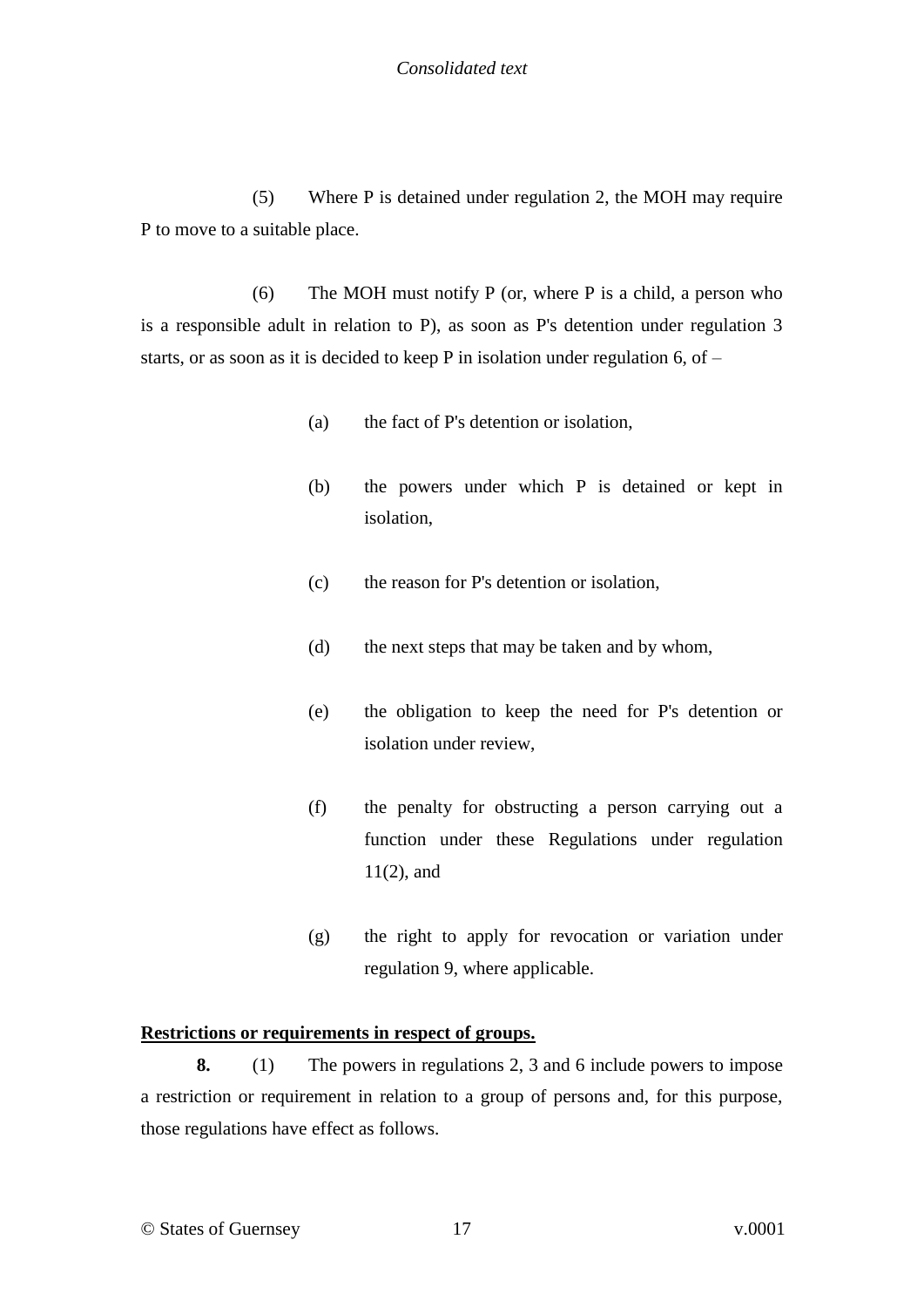- (2) In regulation 2, the references to **"a person"** and to P
	- (a) as they apply in paragraph  $(1)(a)$  are to each person in the group,
	- (b) as they apply in paragraph (1)(b) are to each person in the group who has arrived on the same aircraft or ship and left the same area,

and the power to impose a requirement to be detained in paragraph (2) of regulation 2 is to be read as a power to impose that requirement on any one or more of the persons in the group in question.

- (3) In regulation  $3 -$ 
	- (a) in paragraph (1), the reference to **"a person"** is to be read in accordance with paragraph (2) of this regulation,
	- (b) in the rest of that regulation, the references to P are to one or more persons in the group in question.
- (4) In regulation  $6 -$ 
	- (a) in paragraph (1), the reference to **"a person"** is to be read in accordance with paragraph (2) of this regulation,
	- (b) in the rest of that regulation, references to P are to one or more of the persons in the group in question.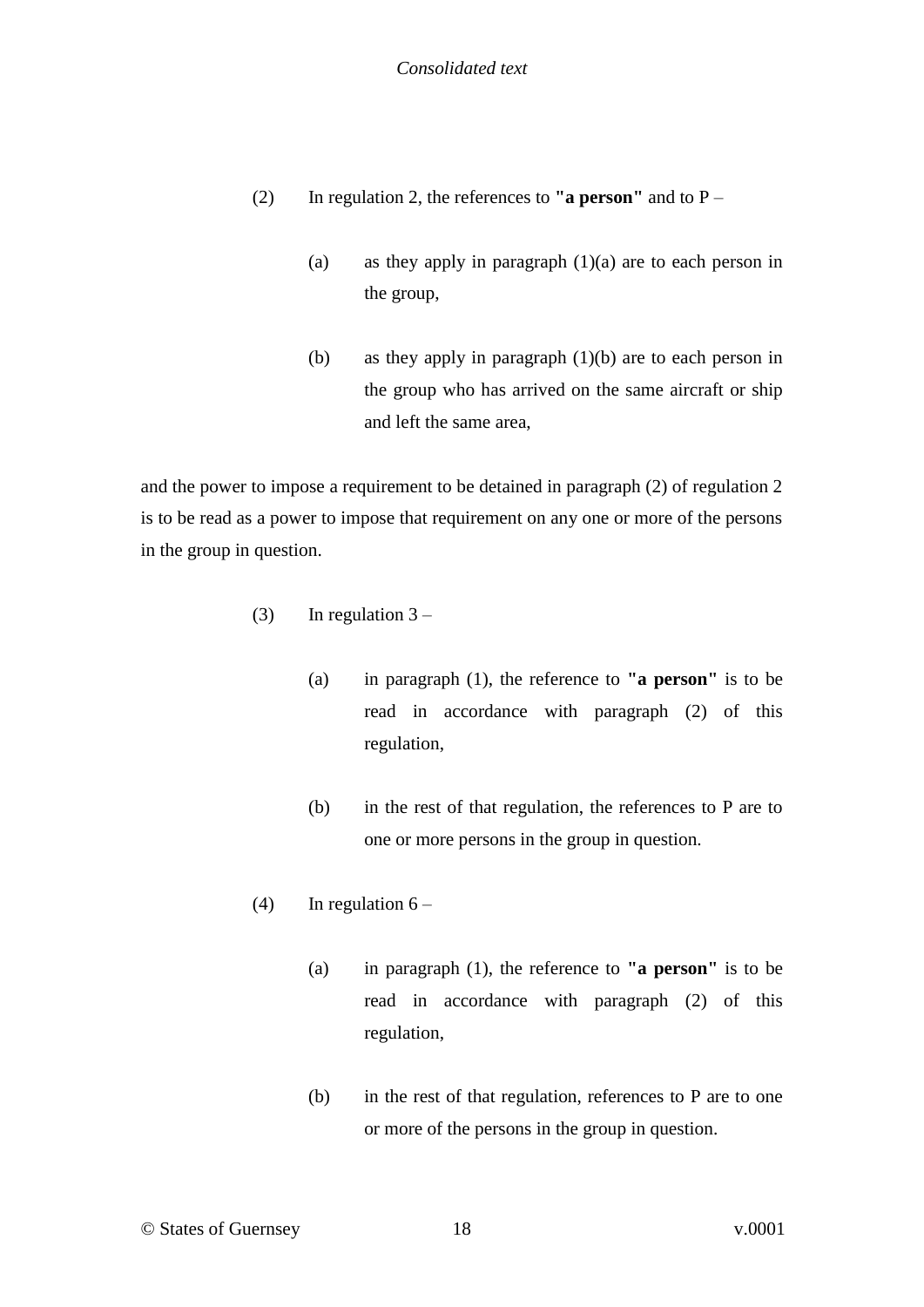## <span id="page-18-0"></span>**Variation and revocation of restrictions and requirements.**

**9.** (1) A requirement or restriction imposed under this Part may be varied or revoked by the Royal Court on the application of an affected person.

- (2) The following persons are affected persons
	- (a) P,
	- (b) a person having parental responsibility (within the meaning of the Children (Guernsey and Alderney) Law, 2008**<sup>c</sup>** , the Children (Sark) Law, 2016**<sup>d</sup>** , or the Child Protection (Sark) Law, 2020<sup>e</sup>, (as the case may be) for P,
	- (c) a person who has been appointed [Guardian](#page-19-1) of P,
	- (d) P's spouse or civil partner, and
	- (e) a person living with P as P's spouse,

and for the purposes of this paragraph, P includes a person subject to the requirement under regulation 3(3) or to a requirement imposed under regulation 3(4).

(3) For the avoidance of doubt, an application under this regulation

<u>.</u>

**<sup>c</sup>** Order in Council No. XIV of 2009; amended by No. IV of 2018; Ordinance Nos. XI and XLVIII of 2009; Nos. IX and XX of 2016; and No. VI of 2017.

**<sup>d</sup>** Order in Council No. VIII of 2016; amended by Ordinance No. IX of 2016; and Sark Ordinance No. I of 2017.

**<sup>e</sup>** Approved by the Chief Pleas of Sark on 22nd January, 2020 and received Royal Sanction on the 3rd April, 2020.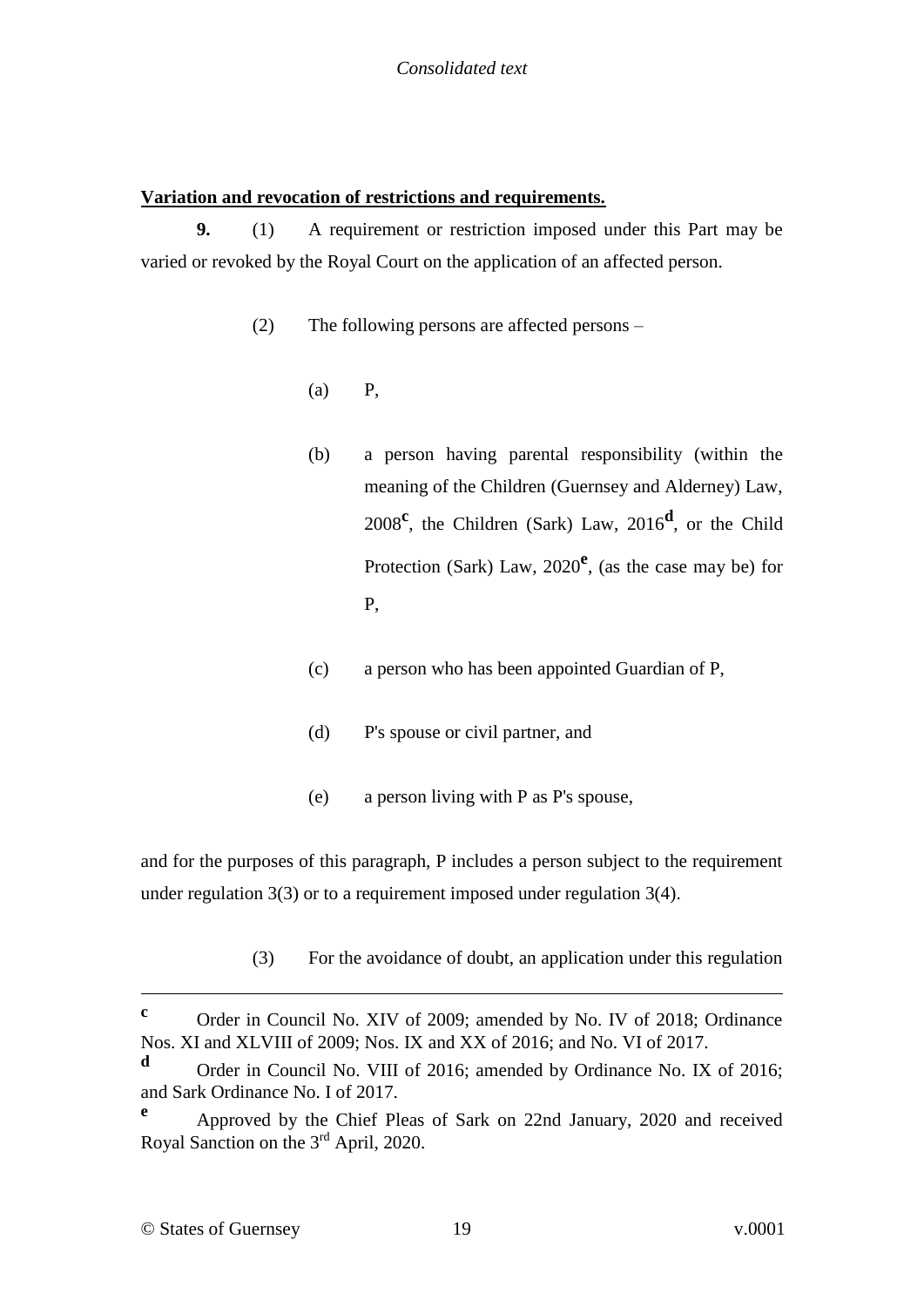may be made in such manner as the court thinks fit.

#### **NOTE**

<span id="page-19-1"></span>*In accordance with the provisions of the Children (Consequential Amendments etc.) (Guernsey and Alderney) Ordinance, 2009, section 2, with effect from 4th January, 2010, and having regard to the reference in this regulation to "guardian", a guardian or person referred to as such has parental responsibility in respect of a child if the conditions in subsection (1) or subsection (2) of that section are satisfied.*

#### <span id="page-19-0"></span>**Initial detention of persons to enable screening and assessment.**

**10.** (1) This regulation applies if a police officer has reasonable grounds to suspect that –

- (a) a person (**"P"**) is, or may be, infected or contaminated with coronavirus,
- (b) there is a risk that P might infect or contaminate others, and
- (c) it is necessary to direct, remove or detain P in the interests of P, for the protection of other persons or for the maintenance of public safety.

(2) This regulation also applies if a police officer has reasonable grounds to suspect that P is in breach of the requirement to self-isolate under regulation 3(3) or a requirement to self-isolate imposed under regulation 3(4).

- (3) A police officer may  $-$ 
	- (a) direct P to go immediately to a hospital or other suitable place for the purposes of the imposition of any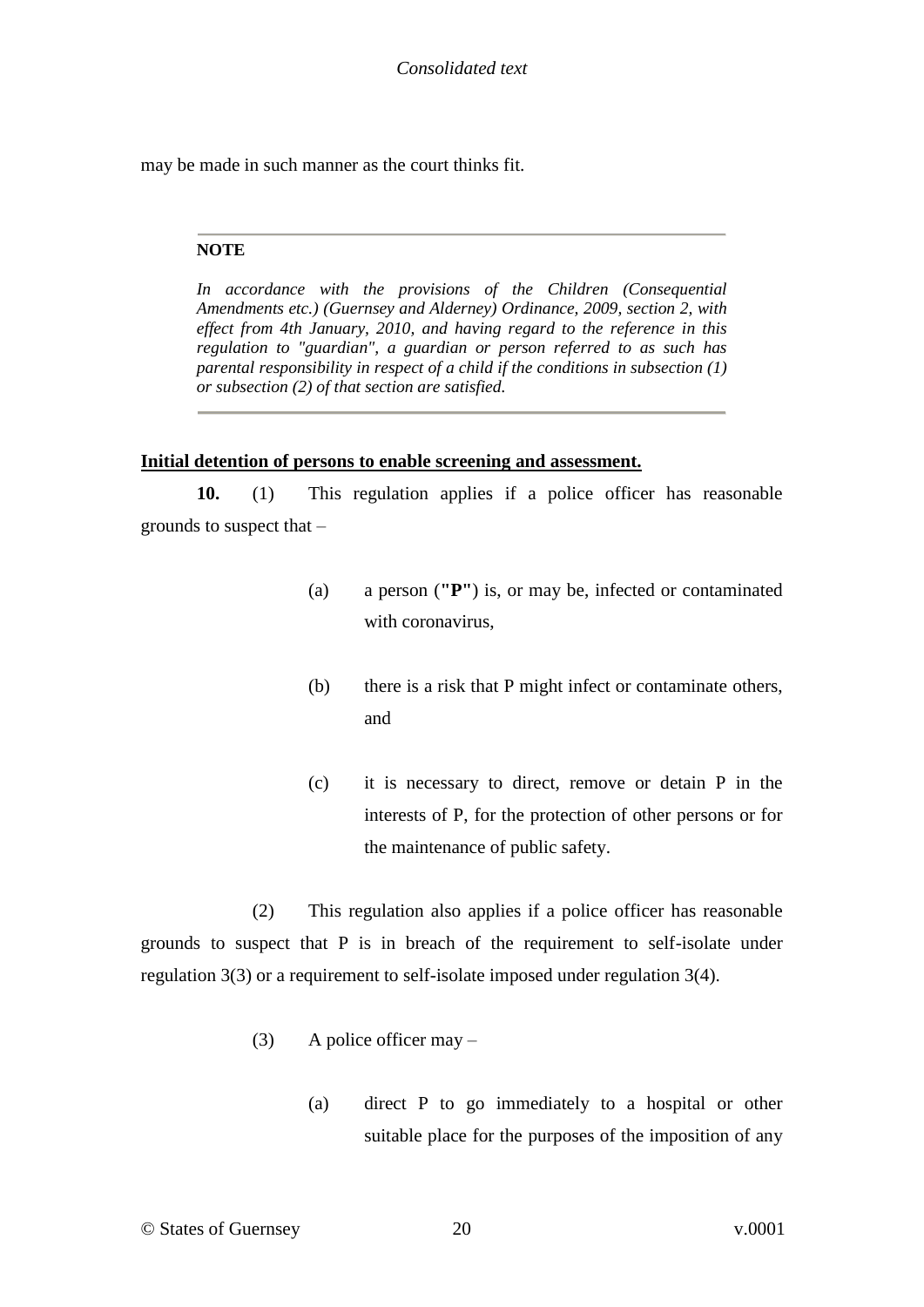restrictions or requirements under regulation 3,

- (b) remove P to a hospital or other suitable place for the purposes of the imposition of any restrictions or requirements under regulation 3, or
- (c) if P is already at a hospital or other suitable place, keep P at that place or remove P to another hospital or other suitable place for the purpose of the imposition of any restrictions or requirements under regulation 3.
- (4) The power in paragraph (3) may be exercised when P is at any place.

(5) For the purpose of exercising the power in paragraph (3), a police officer may enter any place.

(6) Before exercising the power in paragraph (3), the police officer  $must -$ 

- (a) so far as is reasonably practicable, consult the MOH and have due regard to the views of the MOH and any information provided by the MOH in relation to P,
- (b) have due regard to any guidance issued by the MOH and the Chief Officer of the Island Police Force,
- (c) where consultation has not been carried out under subparagraph  $(a)$  –
	- (i) consult the MOH as soon as reasonably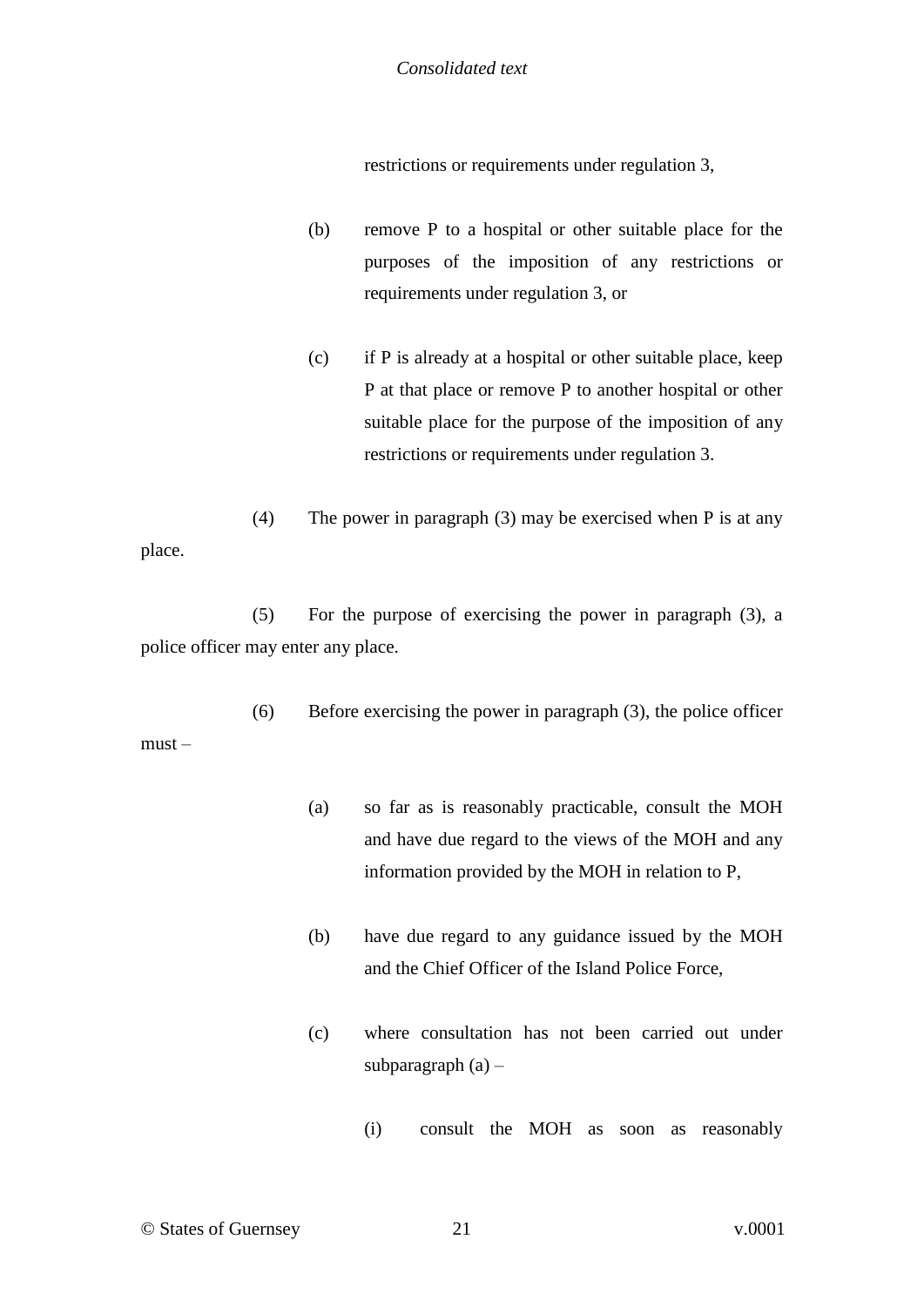practicable after the power in paragraph (3) has been exercised, and

(ii) have due regard to the views of the MOH and information provided by the MOH in relation to P.

(7) A person removed to or kept in a hospital or other suitable place under this regulation may be detained there for a period not exceeding the permitted period of detention.

(8) A police officer or the MOH, or a person authorised by either of them for the purposes of this paragraph, may, before the end of the permitted period of detention, take a person detained in a hospital or other suitable place to one or more other hospitals or other suitable places.

(9) A person taken to a hospital or other suitable place under paragraph (8) may be detained there for a period ending no later than the permitted period of detention.

(10) A police officer may use reasonable force, if necessary, in the exercise of a power under this regulation.

(11) The MOH may, at any time before the expiry of the initial period, authorise the detention of a person for a further period not exceeding 24 hours (beginning immediately at the end of the initial period).

(12) An authorisation under paragraph (11) may be given only if the MOH considers that the authorisation is necessary because it is not reasonably practicable for the imposition of any restrictions or requirements under regulation 3 to be completed before the end of the initial period.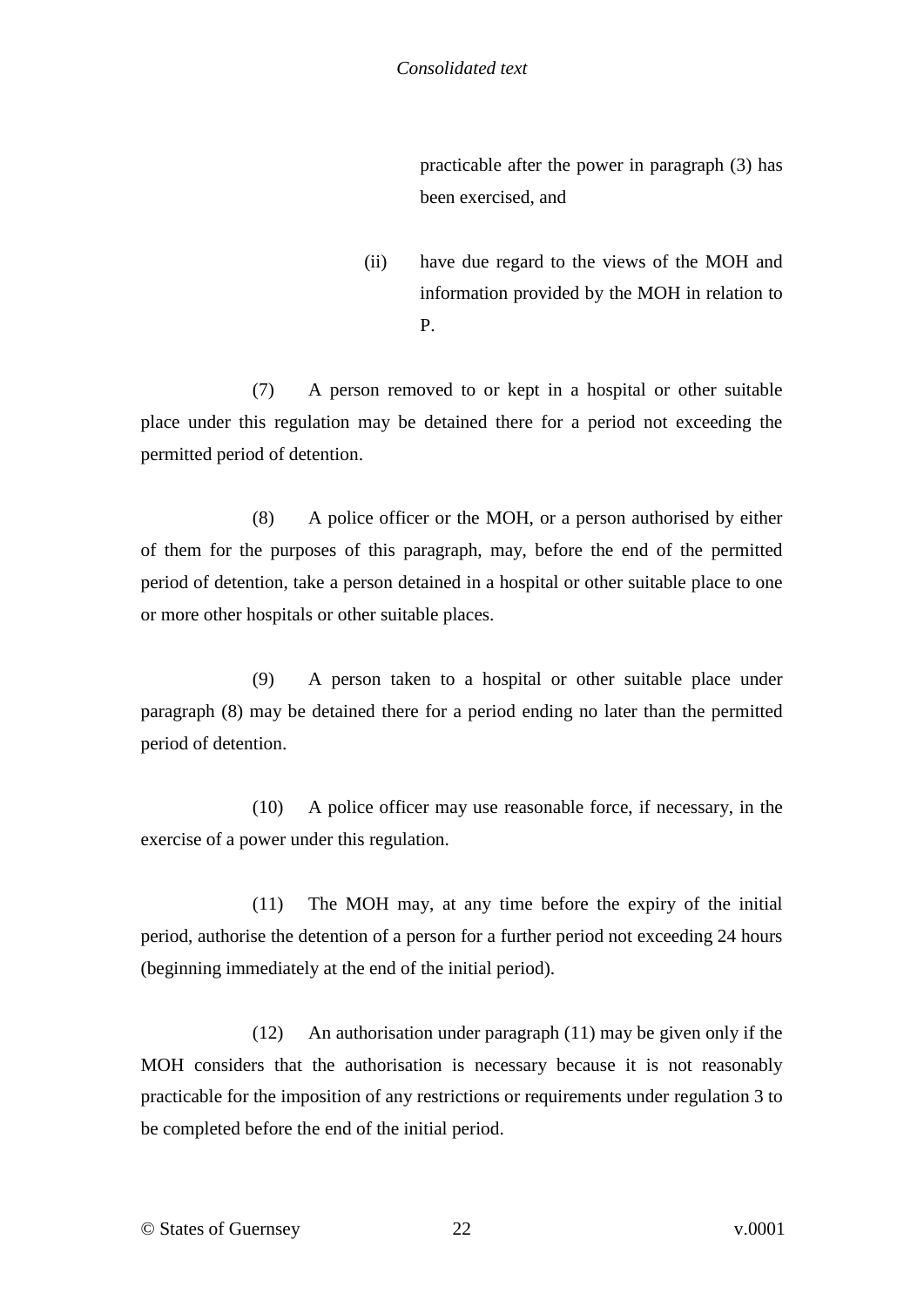$(13)$  In this regulation –

**"authorised extended period"** means such further period as is specified in an authorisation under paragraph  $(11)$ ,

**"initial period"** means the period of 24 hours beginning with –

- (a) in a case where the person is removed to a hospital or other suitable place, the time when the person arrives at that place, or
- (b) in a case where the person is kept at a hospital or other suitable place, the time when the police officer decides to keep the person at that place, and

**"permitted period of detention"** means the initial period of detention and the authorised extended period.

#### <span id="page-22-0"></span>**Offences and enforcement.**

- **11.** (1) A person commits an offence if the person
	- (a) fails, without reasonable excuse, to comply with a restrictio[n\[, condition\]](#page-24-1) or requirement imposed under regulation 2(2), 3(1), [\[3\(3A\), 3\(8A\),\]](#page-24-1) 5(1) or 7(4) or (5), or a direction under regulation 10(3)(a),
	- (b) fails, without reasonable excuse, to comply with a requirement that the person be detained under regulation 10(7), 10(9) or 10(11).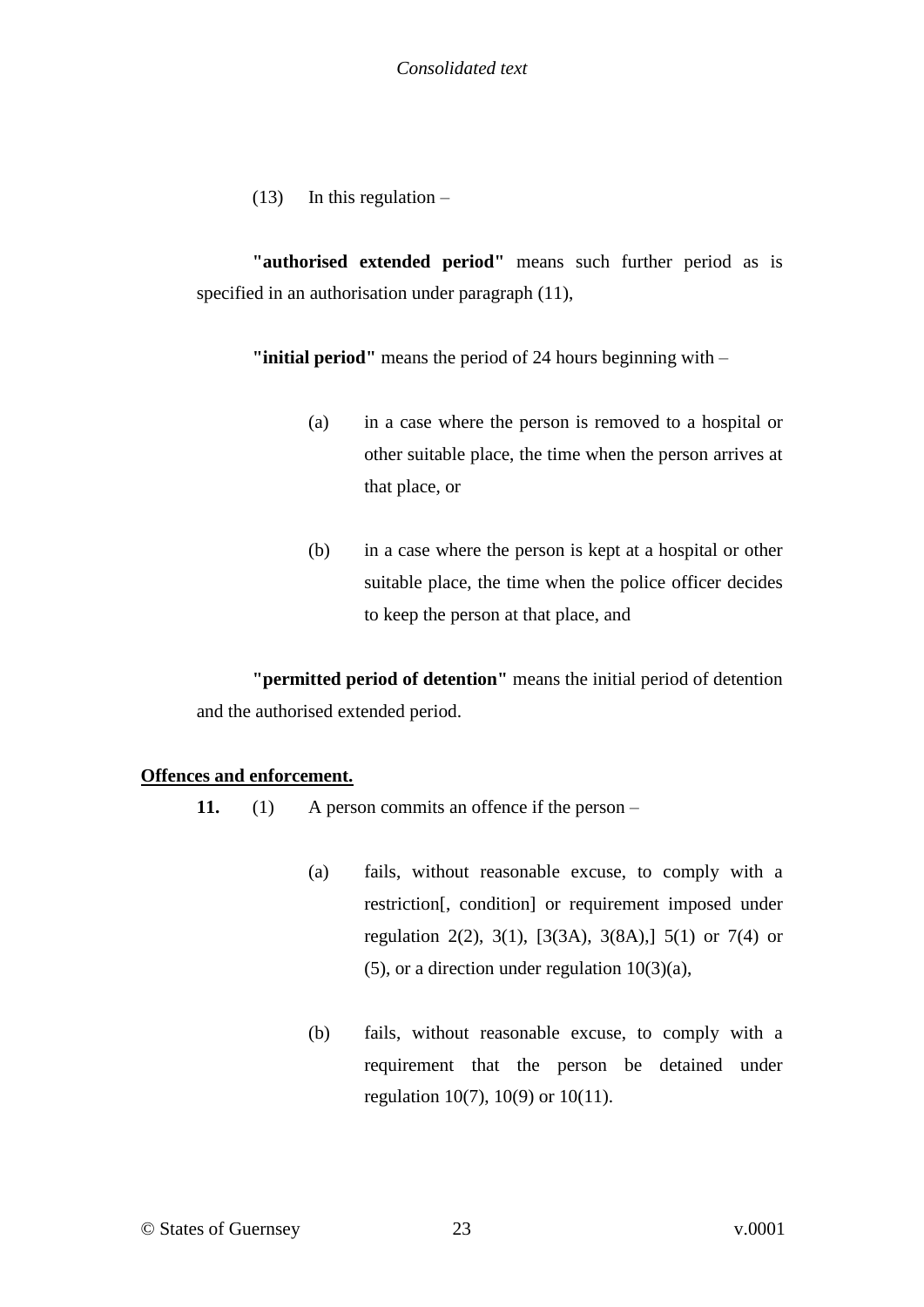(2) A person (D), and subject to paragraph (3), any person who is D's employer, commits an offence if D fails, without reasonable excuse, to comply with the requirement to self-isolate under regulation 3(3) or a requirement imposed under regulation 3(4) [\[\(including, for the avoidance of doubt, a requirement to self](#page-24-1)[isolate for any specified period of less than 14 days, or until a specified event occurs,](#page-24-1)  [imposed by a variation of the requirement under regulation 3\(3\), or of a requirement](#page-24-1)  under  $3(4)$  –

- (a) [by the MOH in relation to a particular case, or](#page-24-1)
- (b) [by the Authority in relation to one](#page-24-1) or more categories of [case, or in relation to all cases\)\].](#page-24-1)

(3) It is a defence for an employer charged with an offence under paragraph (2) to prove that he or she has taken all reasonable precautions to avoid the commission of an offence.

(4) An offence under paragraph (2) is an arrestable offence for the purposes of the Police Powers and Criminal Evidence (Bailiwick of Guernsey) Law, 2003**<sup>f</sup>** (**"PPACE"**), and consequently the powers of summary arrest conferred by subsections (3) to (6) of section 28 of that Law apply to such an offence.

(5) A person who obstructs, without reasonable excuse, any person carrying out a function under these Regulations commits an offence.

(6) A responsible adult who fails without reasonable excuse to comply with regulation 3(7), 4(2) or 5(9) commits an offence.

1

**<sup>f</sup>** Order in Council No. XIV of 2009; amended by Order in Council No. XVI of 2009; No. XV of 2011; Ordinance No. XXXIII of 2003; No. XXIX of 2011; No. XXXIX of 2015; No. IX of 2016; and No. XXVI of 2018.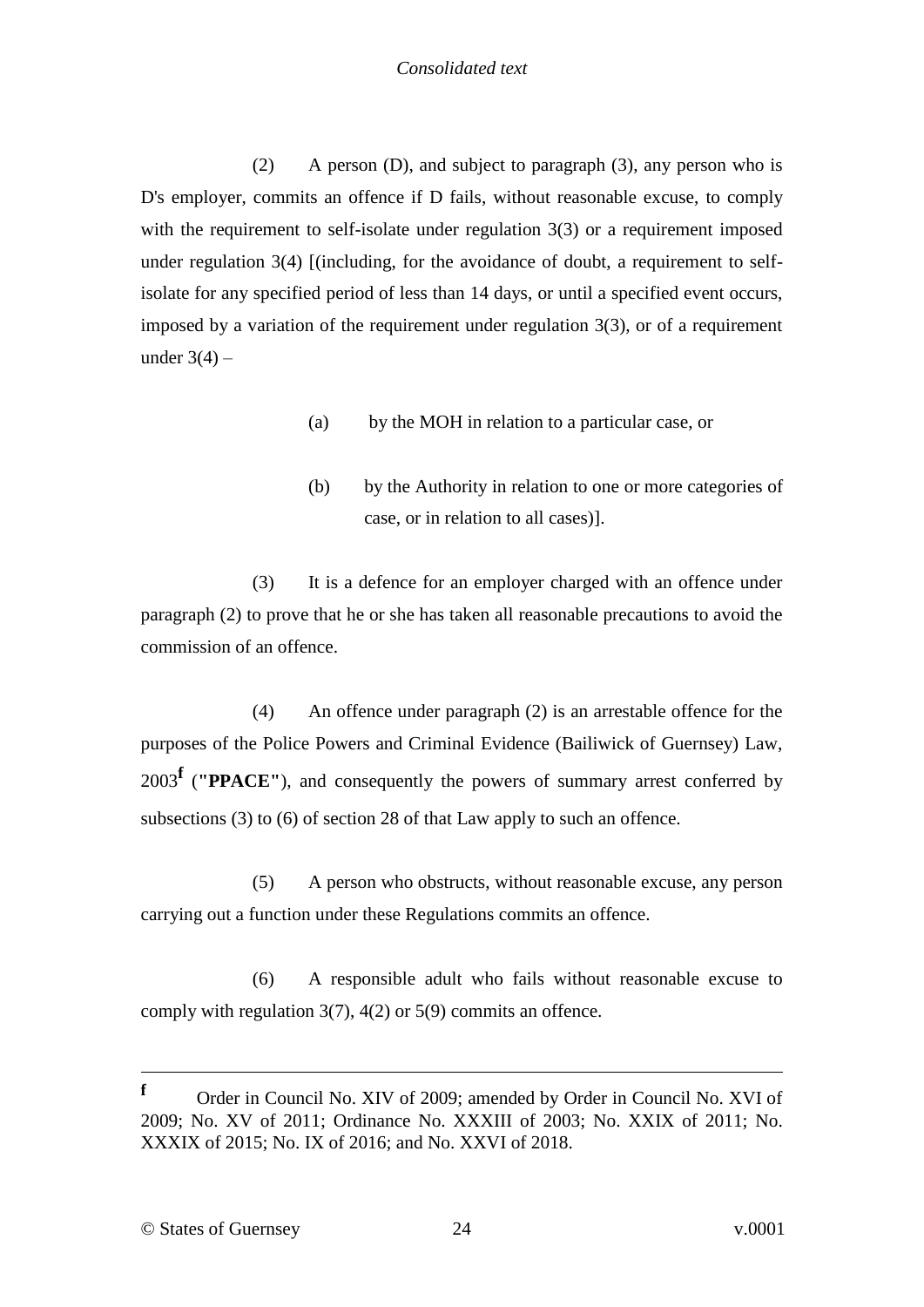(7) A person guilty of an offence under paragraph (1), (5) or (6) is liable on conviction to a fine not exceeding level 3 on the uniform scale.

(8) A person guilty of an offence under paragraph (2) is liable on conviction to a fine not exceeding level 5 on the uniform scale.

(9) The investigation of an offence under this Part shall be treated as an assigned matter within the meaning of section 1 of the Customs and Excise (General Provisions) (Bailiwick of Guernsey) Law, 1972**<sup>g</sup>** (including, for the avoidance of doubt, for the purposes of paragraph 1(a) of Schedule 5 to PPACE, and consequently the provisions of PPACE which relate to the investigation of offences conducted by police officers apply to the investigation of offences under this Part conducted by customs officers).

#### **NOTE**

<span id="page-24-1"></span>*In regulation 11, first, the words in the first and second pairs of square brackets in paragraph (1)(a) and, second, the words in square brackets in paragraph (2) were inserted by the Emergency Powers (Coronavirus) (General Provision) (Bailiwick of Guernsey) (No. 5) (Amendment) Regulations, 2020, respectively regulation 1(4)(a) and regulation 1(4)(b), with effect from 19th August, 2020.*

#### <span id="page-24-0"></span>[**[False or misleading information.](#page-26-1)**

**11A.** (1) If a person to whom paragraph (2) applies  $-$ 

<u>.</u>

**<sup>g</sup>** Ordres en Conseil Vol. XXIII, p. 573; amended by Ordres en Conseil Vol. XXIV, p. 87; Vol. XXXI, p. 278; Vol. XXXIII, p. 217; Order in Council No. X of 2004; No. II of 2010; No. XIV of 2007; No. XV of 2012; No. VI of 2019; Ordinance No. XXXIII of 2003; No. XXIX of 2004; Nos. XLVIII and XXXV of 2007; No. VII of 2008; No. XLIII of 2013; No. XL of 2014; and No. IX of 2016.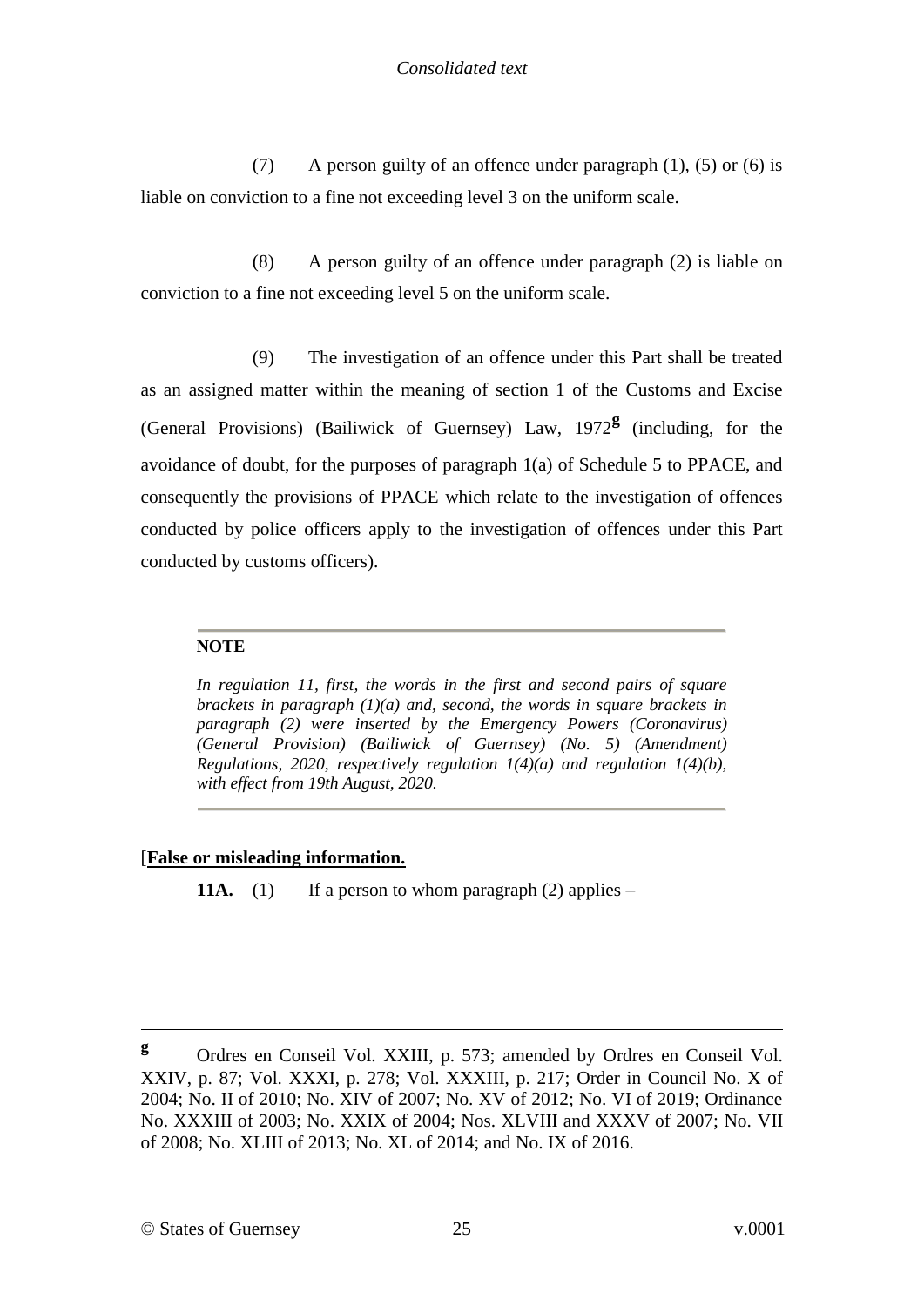- (a) [makes a statement which he or she knows or has](#page-26-1)  [reasonable cause to believe to be false, deceptive or](#page-26-1)  [misleading in a material particular,](#page-26-1)
- (b) [recklessly makes a statement, dishonestly or otherwise,](#page-26-1)  [which is false, deceptive or misleading in a material](#page-26-1)  [particular,](#page-26-1)
- (c) [produces or furnishes, or causes or permits to be](#page-26-1)  [produced or furnished, any information or document](#page-26-1)  [which he or she knows or has reasonable cause to](#page-26-1)  [believe to be false, deceptive or misleading in a](#page-26-1)  [material particular, or](#page-26-1)
- (d) [recklessly produces or furnishes or recklessly causes or](#page-26-1)  [permits to be produced or furnished, dishonestly or](#page-26-1)  [otherwise, any information or document which is false,](#page-26-1)  [deceptive or misleading in a material particular,](#page-26-1)

[he or she is guilty of an offence.](#page-26-1)

- (2) [This paragraph applies to a person who –](#page-26-1)
	- (a) [makes any statement or provides any information or](#page-26-1)  [document to a relevant officer, when acting in the](#page-26-1)  [exercise of his or her functions under](#page-26-1) this Part, or
	- (b) [otherwise than as mentioned in paragraph \(a\) makes](#page-26-1)  [any statement or provides any information or document](#page-26-1)  [to a relevant officer in circumstances in which he or she](#page-26-1)  [knows or could reasonably be expected to know that the](#page-26-1)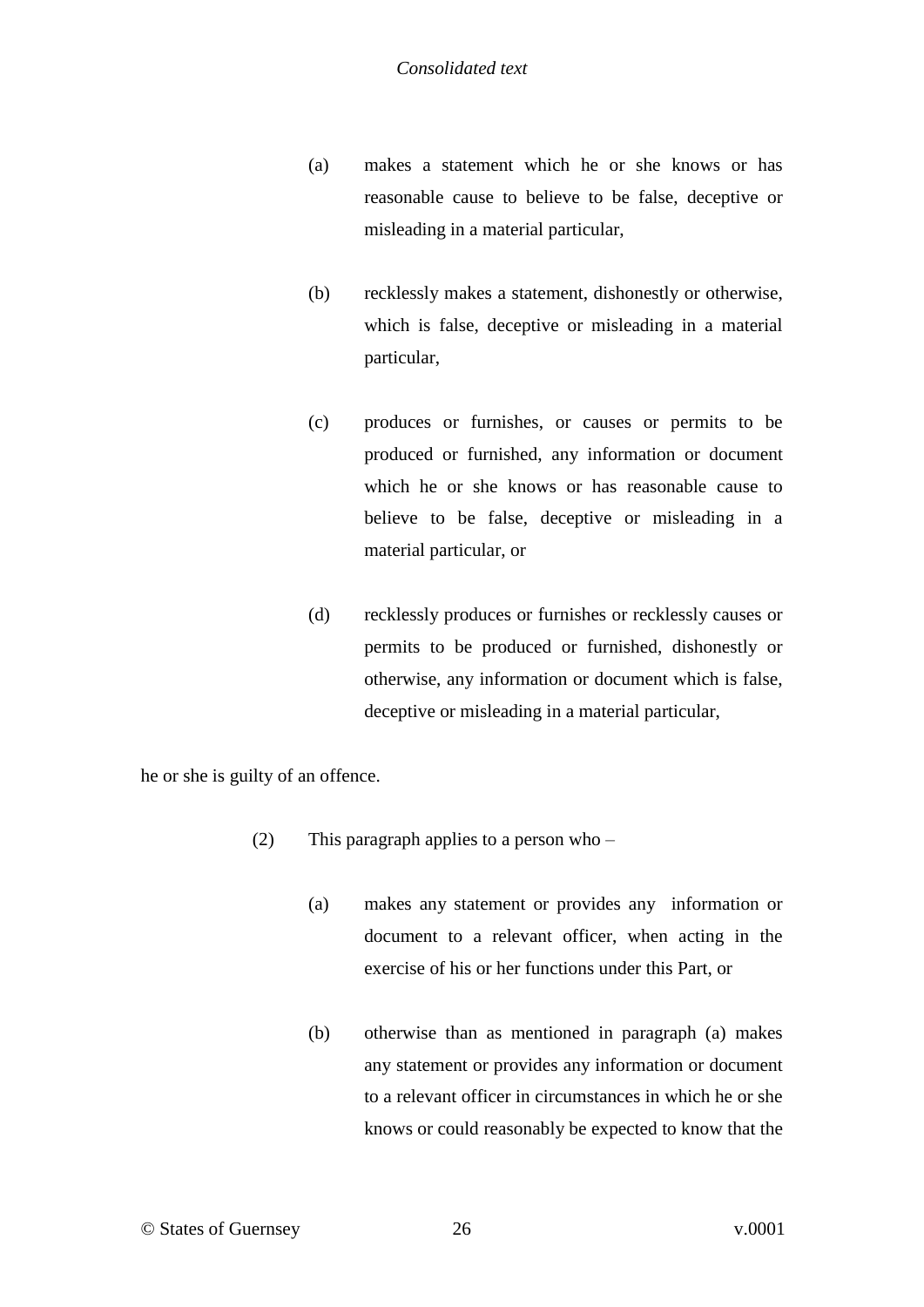[statement, information or document would or might be](#page-26-1)  [used by a relevant officer for the purpose of exercising](#page-26-1)  [his or her functions under this Part.](#page-26-1)

(3) [A person guilty of an offence under this regulation is liable on](#page-26-1)  [conviction to a fine not exceeding level 3 on the uniform scale.\]](#page-26-1)

#### **NOTE**

<span id="page-26-1"></span>*Regulation 11A was inserted by the Emergency Powers (Coronavirus) (General Provision) (Bailiwick of Guernsey) (No. 5) (Amendment) Regulations, 2020, regulation 1(5), with effect from 19th August, 2020.*

#### <span id="page-26-0"></span>**Interpretation of this Part.**

**12.** (1) In this Part, unless the context otherwise requires –

**"child"** means a person under the age of 18 years,

**"customs officers"** has the meaning given by section 89(6) of PPACE, and **"customs officer"** shall be construed accordingly,

the **"employer"** of a person (A) includes (but is not limited to) a person who has engaged the services of A by way of a contract or other arrangement entered into with a third party (and for the avoidance of doubt, that third party may be resident or established outside Guernsey),

#### **"hospital"** means –

(a) any hospital regulated or operated by the States Committee for Health & Social Care (including, for the avoidance of doubt, Le Mignot Memorial Hospital in Alderney), or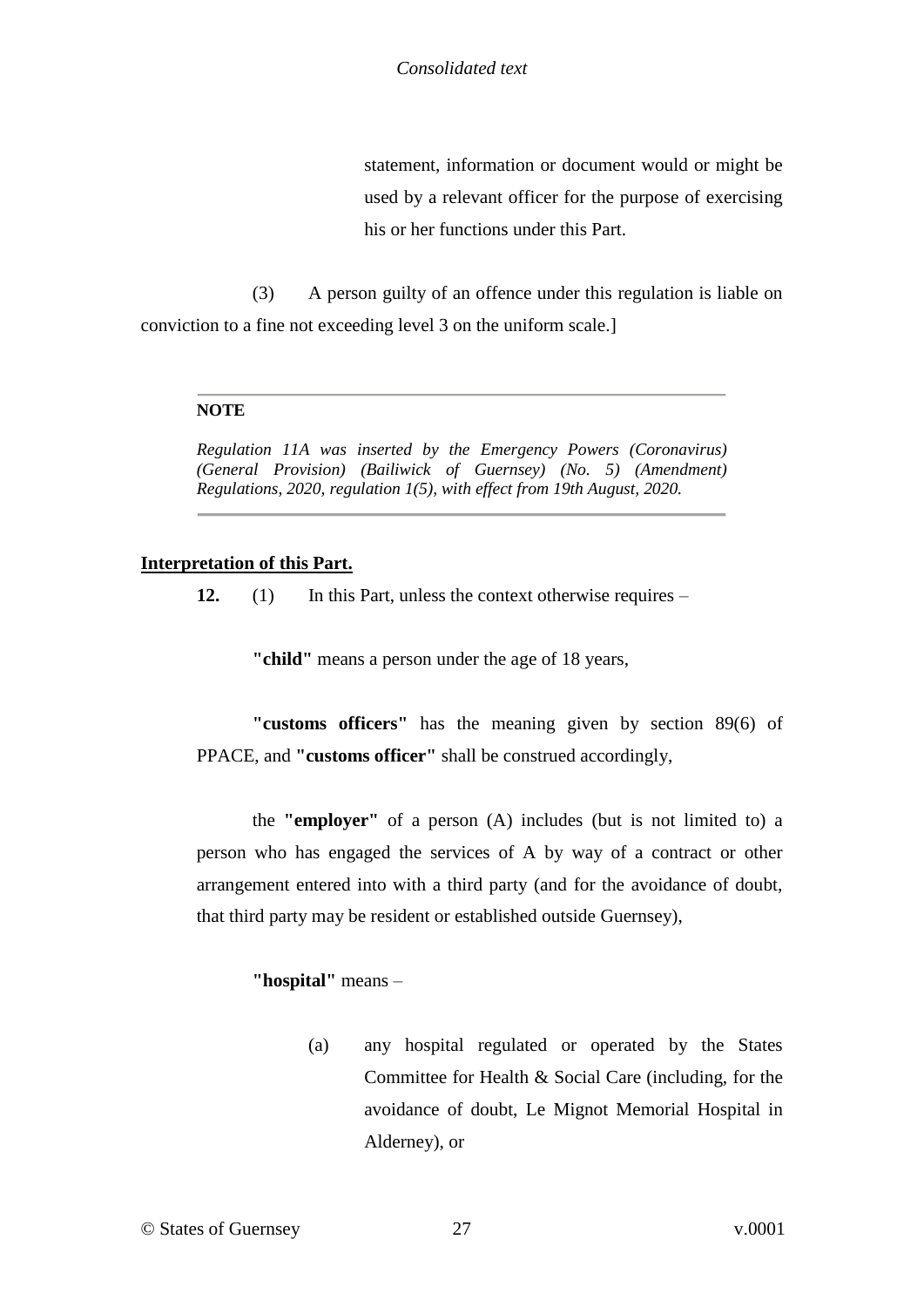(b) the Sark Medical Centre,

**"infected area"** means an area specified [\[by the MOH\]](#page-28-0) as an infected area for the purposes of these Regulations on the States of Guernsey website, or otherwise reasonably considered by the MOH to be an area where there is sustained human-to-human transmission of coronavirus, or from which there is a high risk of importation of infection or contamination (with coronavirus) via travel from that area to the Bailiwick or any part thereof,

**"isolation"** in relation to a person means the separation of that person from any other person in such a manner as to prevent infection or contamination, and "self-isolate" means to remain in isolation from others,

**"police officer"** includes a customs officer,

**"PPACE"**: see regulation 11(4),

 [ **"relevant officer"** [means a police officer, the MOH, and any other](#page-28-0)  [person or category of person authorised by the Chief Officer of Customs and](#page-28-0)  [Excise to exercise functions under regulation 3\(3A\),\]](#page-28-0)

**"responsible adult"** means, in relation to a child, a person with parental responsibility for the child, within the meaning of the Children (Guernsey and Alderney) Law, 2008, the Children (Sark) Law, 2016, or the Child Protection (Sark) Law, 2020 as the case may be, or a person who has the care or charge of the child for the time being,

**"requirement"** means a requirement imposed under this Part (including the requirement to self-isolate under regulation 3(3)),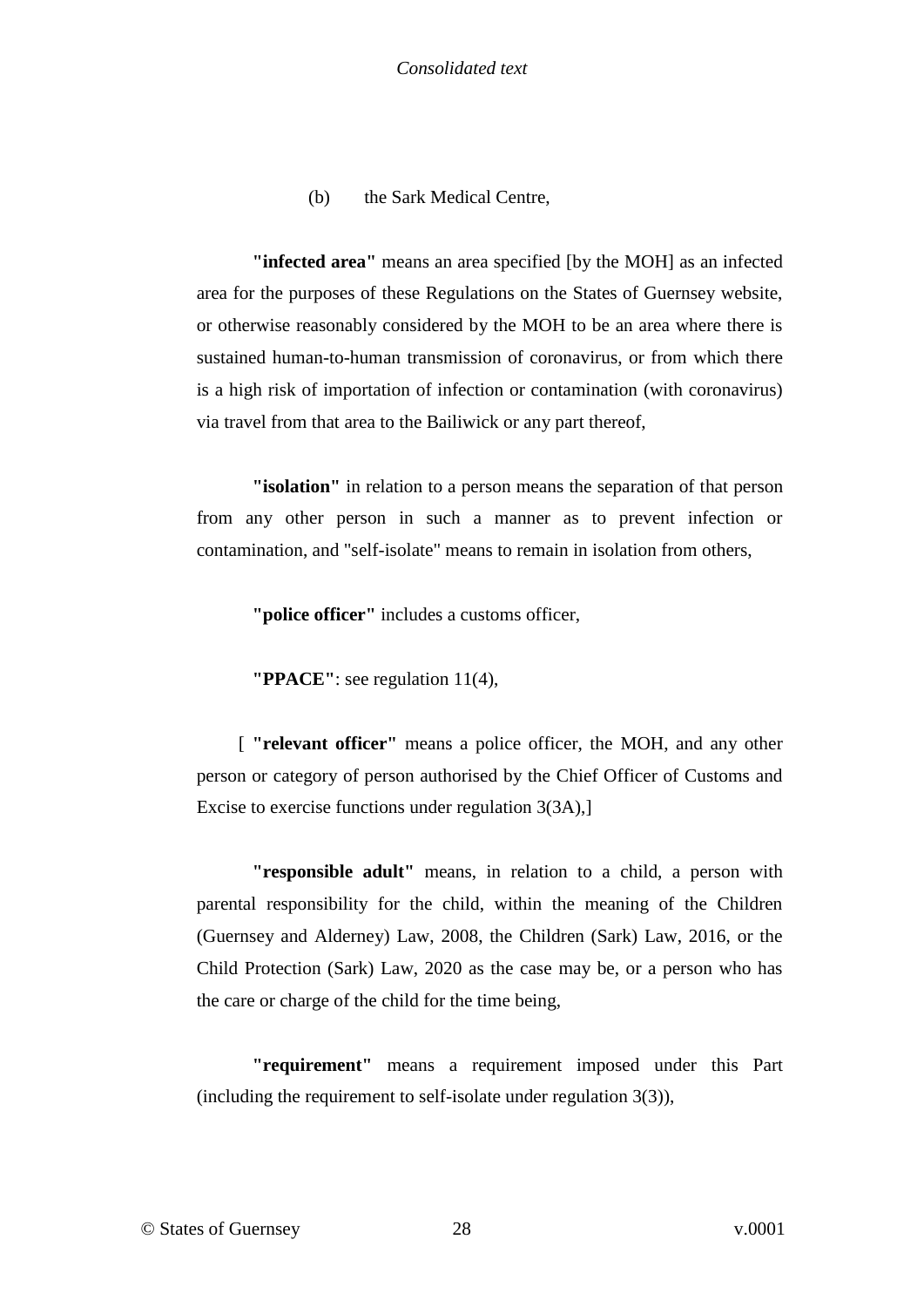**"restriction"** means a restriction imposed under this Part,

**"Royal Court"** means the Royal Court sitting as an Ordinary Court, which shall be constituted by the [Bailiff](#page-28-1) sitting alone, and

**"screening requirements"** means the requirements set out in regulation 4(1),

[ **"travel document"** [means anything that is or appears to be –](#page-28-0)

- (a) [a passport,](#page-28-0)
- (b) [an identity card, or](#page-28-0)
- (c) [a ticket or other document that permits a person to](#page-28-0)  [make a journey, including such a ticket or document](#page-28-0)  [that is in wholly electronic form.\]](#page-28-0)

(2) In this Part, a reference to infection or contamination, however expressed, is a reference to infection or contamination with coronavirus, and related expressions are to be construed accordingly.

#### **NOTES**

<span id="page-28-0"></span>In regulation 12, first, the words in square brackets in the definition of the *expression "infected area" in paragraph (1) and, second, the definitions of the expressions "relevant officer" and "travel document" therein were inserted by the Emergency Powers (Coronavirus) (General Provision) (Bailiwick of Guernsey) (No. 5) (Amendment) Regulations, 2020, regulation 1(6), with effect from 19th August, 2020.*

<span id="page-28-1"></span>*In accordance with the provisions of the Deputy Bailiff (Guernsey) Law, 1969, section 5(4), with effect from 9th September, 1969, in the event of the Deputy Bailiff discharging any functions or exercising any powers appertaining to the office of Bailiff which he is authorised to discharge or*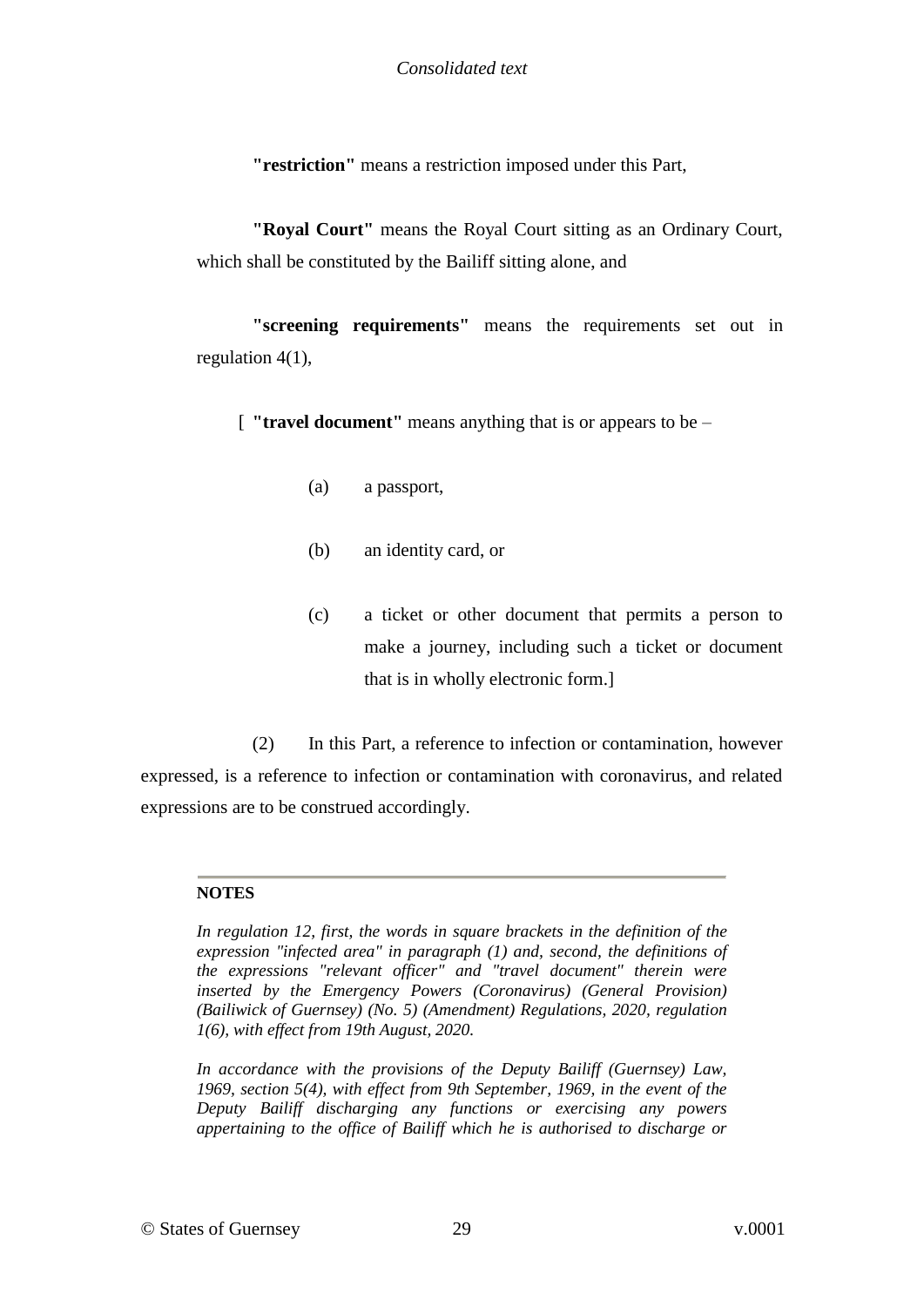*exercise under or by virtue of the 1969 Law, the provisions contained herein relating to the discharge of such functions or the exercise of such powers shall have effect as if the reference herein to the Bailiff included a reference to the Deputy Bailiff.*

## PART II

#### MENTAL HEALTH AND HEALTH AND SAFETY

#### <span id="page-29-1"></span><span id="page-29-0"></span>**Modification of legislation relating to mental health.**

- **13.** [Schedule 1](#page-37-0) modifies
	- (a) the Mental Health (Bailiwick of Guernsey) Law, 2010**<sup>h</sup>** , and
	- (b) the Mental Health Review Tribunal Procedure Rules, 2012**<sup>i</sup>** ,

which modifications shall have effect for the period of validity of these Regulations.

#### <span id="page-29-2"></span>**Disapplication of requirement to thoroughly examine etc.**

**14.** (1) Where a provision of the Safety of Employees (Miscellaneous Provisions) Ordinance, 1952**<sup>j</sup>** set out in [Schedule 2](#page-40-0) to these Regulations requires any type of equipment to be –

- (a) thoroughly examined at least once in a specified period,
- (b) tested and examined in a specified manner before being

1

**h** Order in Council No. XV of 2011; amended by Ordinance No. IX of 2016; and No. I of 2017.

**<sup>i</sup>** O.R.C. No. I of 2012; as amended by O.R.C. No. III of 2018.

**j** Recueil d'Ordonnances Tome X, p. 194.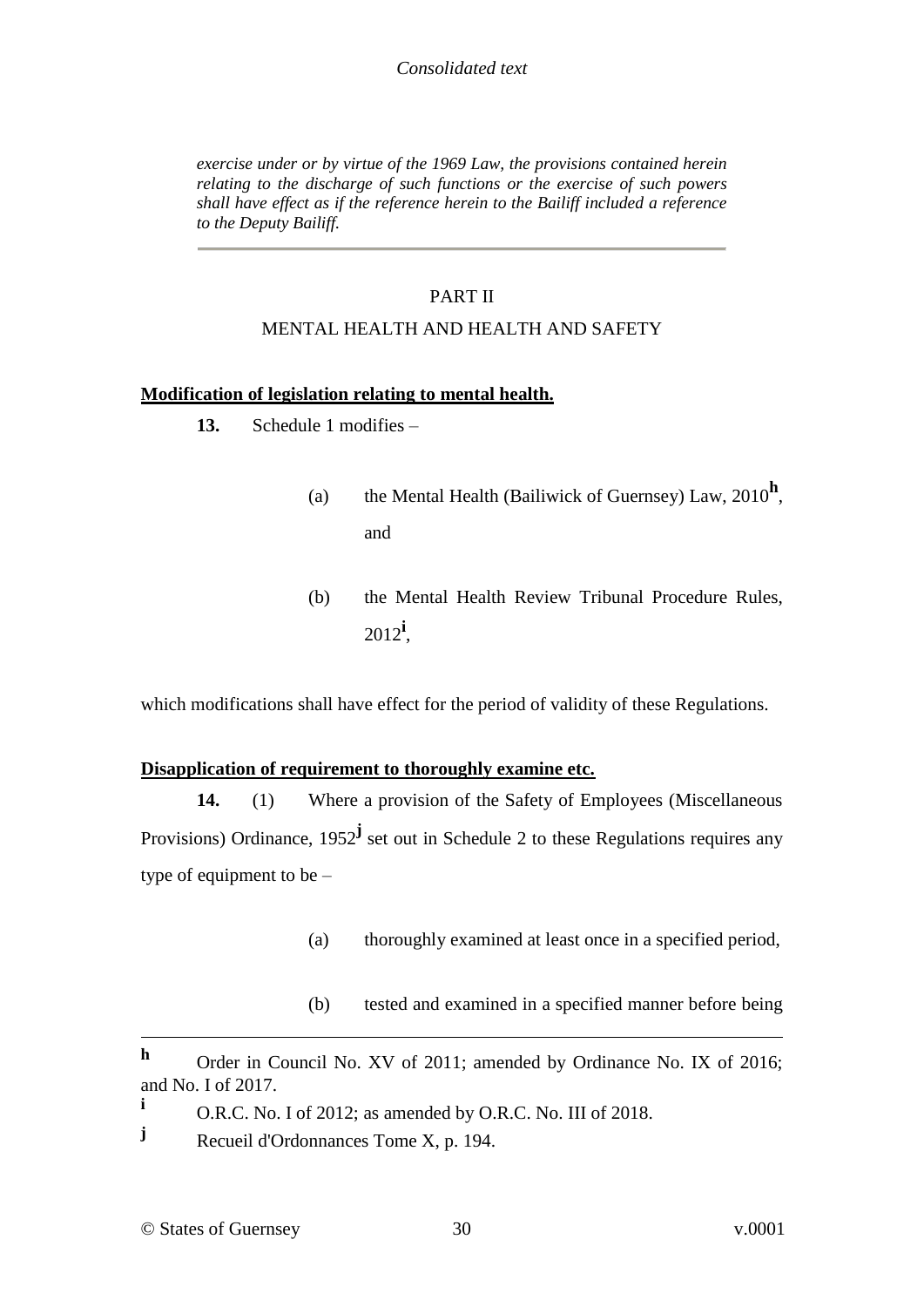taken into use,

(c) inspected at least once in a specified period, within a specified period of use or in specified conditions,

(as the case may be) a person who owns or operates such equipment may apply to the Chief Officer to disapply the requirement in relation to that equipment.

(2) Where section 18(1) of the Safety of Employees (Electricity) Ordinance, 1956**<sup>k</sup>** requires an occupier's installation to be tested at least once in every period of 12 months, the occupier, or a person who owns, controls or operates such an installation, may apply to the Chief Officer to disapply the requirement in relation to that installation.

(3) An application under paragraph (1) or (2) may be made in writing and, for the avoidance of doubt, this includes by electronic means.

(4) On an application made under paragraph (1) or (2), the Chief Officer may disapply that requirement by granting a certificate to that person, where the Chief Officer is of the opinion that the disapplication will not prejudice the safety  $of -$ 

- (a) any person operating the equipment or occupier's installation (as the case may be), and
- (b) any other person likely to be affected by the operation of the equipment or occupier's installation (as the case

<u>.</u>

**<sup>k</sup>** Recueil d'Ordonnances Tome XI, p. 201; as amended by Ordres en Conseil Vol. XXXI, p. 278; Order in Council No. XIII of 2001; Recueil d'Ordonnances Tome XXIV, p. 162; Tome XXV, p. 328; Tome XXVII, p. 139; Ordinance No. XXXIII of 2003; and No. IX of 2016.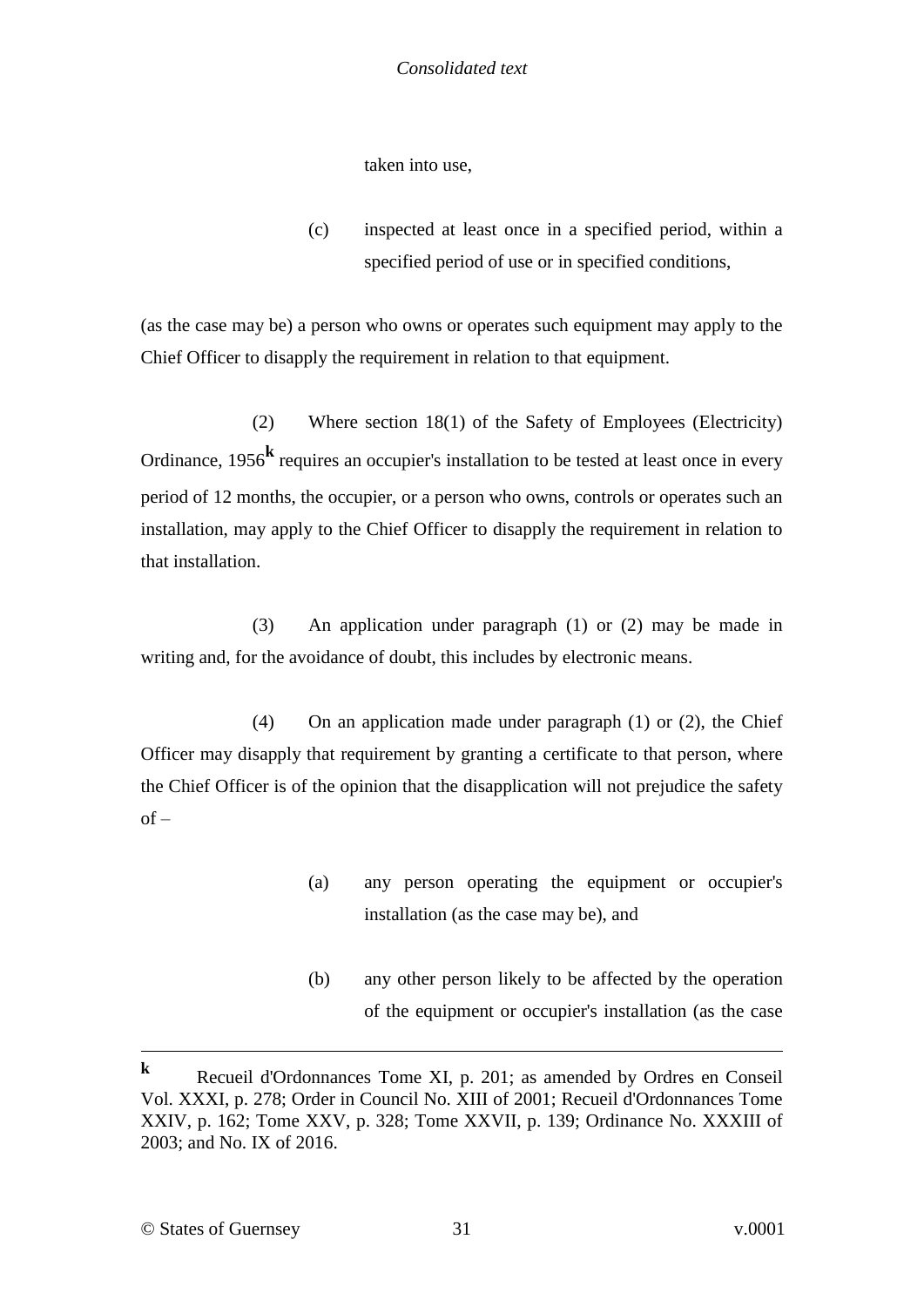may be).

- (5) A certificate granted under paragraph (5) shall be in writing and –
	- (a) may only disapply the requirement for a period stated in the certificate which may not exceed 30 days, and
	- (b) may be revoked by the Chief Officer prior to the expiry of the certificate where that Officer is satisfied that it is no longer necessary.

(6) For the avoidance of doubt, where a certificate has been granted under paragraph (5), no criminal or civil proceedings may be instituted for contravention of any requirement set out in or under any enactment set out in paragraph (1) or paragraph (2) against any person in relation to the equipment or occupier's installation (as the case may be) subject to the certificate.

(7) Nothing in this regulation exempts the person subject to any requirement set out in or under any enactment set out in paragraph (1) or paragraph (2) from any other health and safety requirement, and especially (but not limited to) the requirement to keep the equipment or occupier's installation (as the case may be) in a safe condition and good working order.

## <span id="page-31-0"></span>**Interpretation of this Part.**

- **15.** In this Part, **"the Chief Officer"**
	- (a) means the inspector appointed under section 15 of the Health and Safety at Work (General) (Guernsey)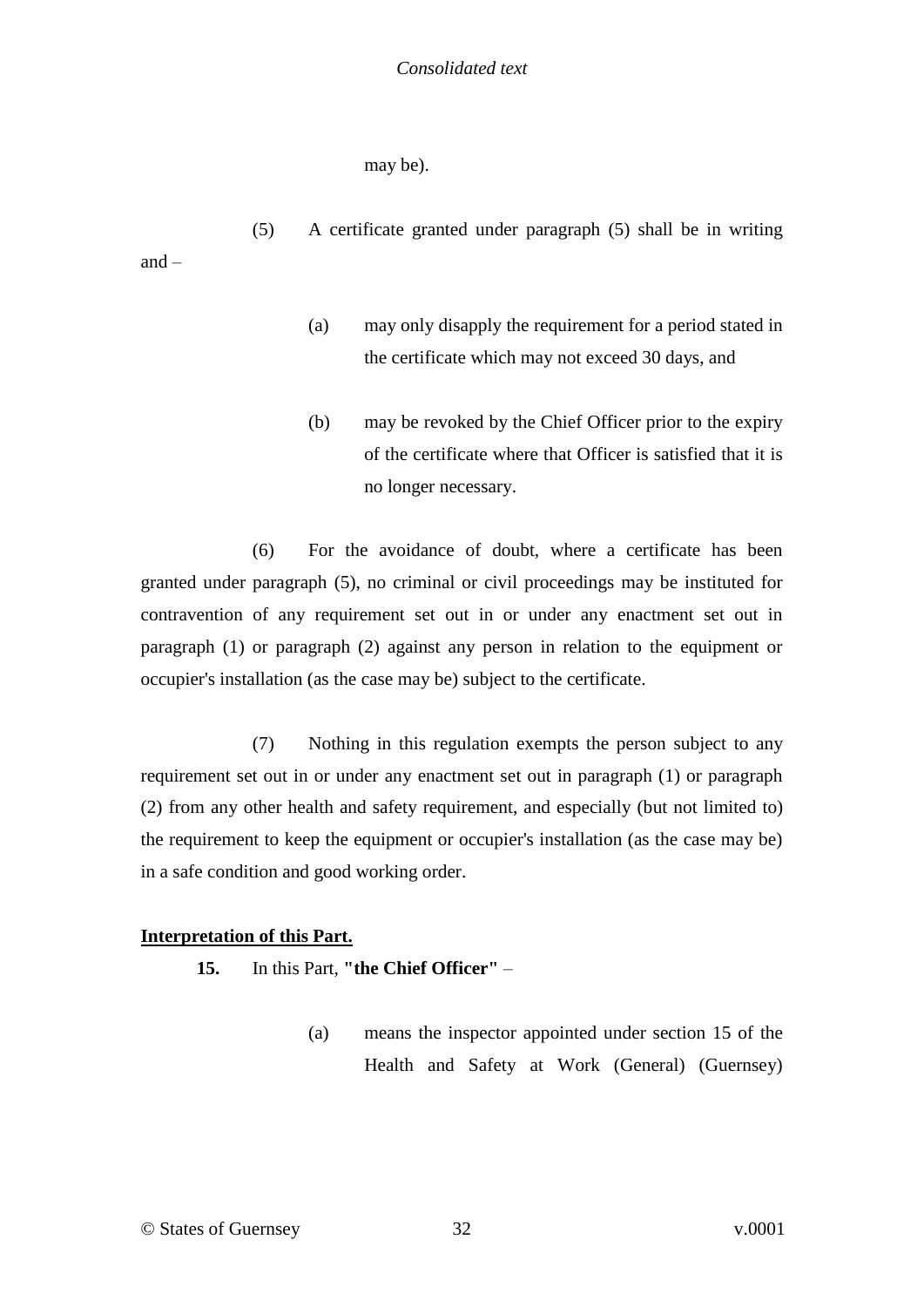Ordinance, 1987**<sup>l</sup>** for the time being holding the title "the Chief Health and Safety Officer", and

(b) includes any inspector acting by or under the authority of the inspector mentioned in subparagraph (a).

## PART III

## MISCELLANEOUS AND FINAL

## <span id="page-32-1"></span><span id="page-32-0"></span>**Court of Appeal.**

**16.** (1) Section 7 (Venue) of the Court of Appeal Law is disapplied.

(2) The Court of Appeal may sit for the hearing of appeals in or outside the Bailiwick.

(3) For the avoidance of doubt, the Bailiff or presiding judge may give directions as to how the proceedings of the Court of Appeal shall be conducted, including (but not limited to) a direction that the proceedings, or part thereof, shall be conducted by way of telephone, live television link or any other means of telecommunications or electronic communications.

#### **NOTE**

*In accordance with the provisions of the Deputy Bailiff (Guernsey) Law, 1969, section 5(4), with effect from 9th September, 1969, in the event of the Deputy Bailiff discharging any functions or exercising any powers appertaining to the office of Bailiff which he is authorised to discharge or exercise under or by virtue of the 1969 Law, the provisions contained herein relating to the discharge of such functions or the exercise of such powers shall have effect as if the reference herein to the Bailiff included a reference to the Deputy Bailiff.*

1

**<sup>l</sup>** Recueil d'Ordonnances Tome XXIV, p. 162; as amended by Recueil d'Ordonnances Tome XXV, p. 328; Tome XXVII, p. 139; Ordinance No. XXXIII of 2003; No. LII of 2012; and No. IX of 2016.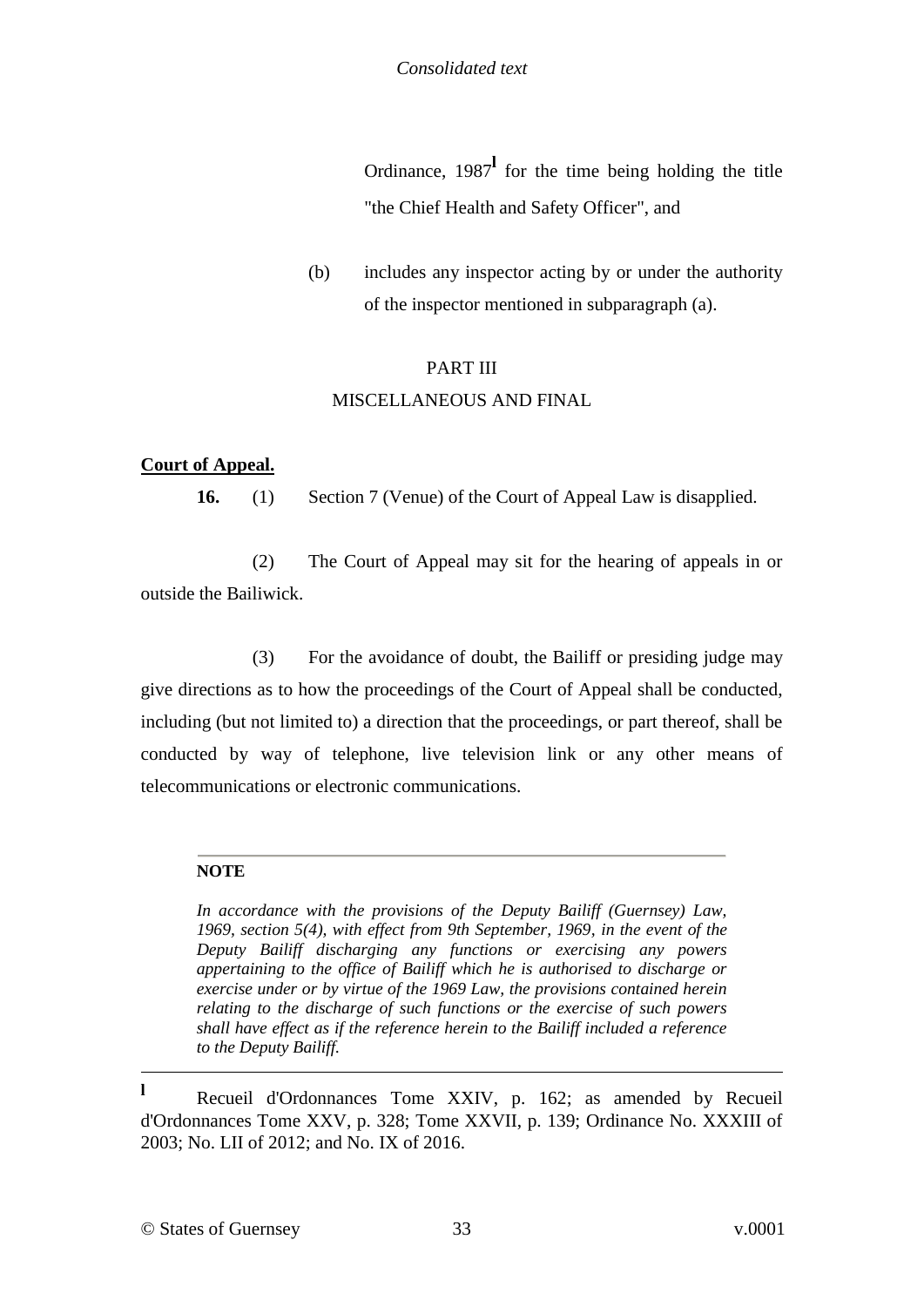#### <span id="page-33-0"></span>**Offences by legal persons and unincorporated bodies.**

**17.** (1) Where a legal person is guilty of an offence under these Regulations, and the offence is proved to have been committed with the consent or connivance of, or to be attributable to any neglect on the part of –

- (a) any director, manager, secretary or other similar officer, or any foundation official, of the legal person, or
- (b) any person purporting to act in any such capacity,

he or she as well as the legal person is guilty of the offence and may be proceeded against and punished accordingly.

(2) Where the affairs of a legal person are managed by its members, subsection (1) applies in relation to the acts and defaults of a member in connection with his or her functions of management as if he or she were a director.

(3) Where an offence under these Regulations is committed by an unincorporated body and is proved to have been committed with the consent or connivance of, or to be attributable to any neglect on the part of –

- (a) in the case of a partnership, any partner,
- (b) in the case of any other unincorporated body, any officer of that body who is bound to fulfil any duty whereof the offence is a breach or, if there is no such officer, any member of the committee or other similar governing body, or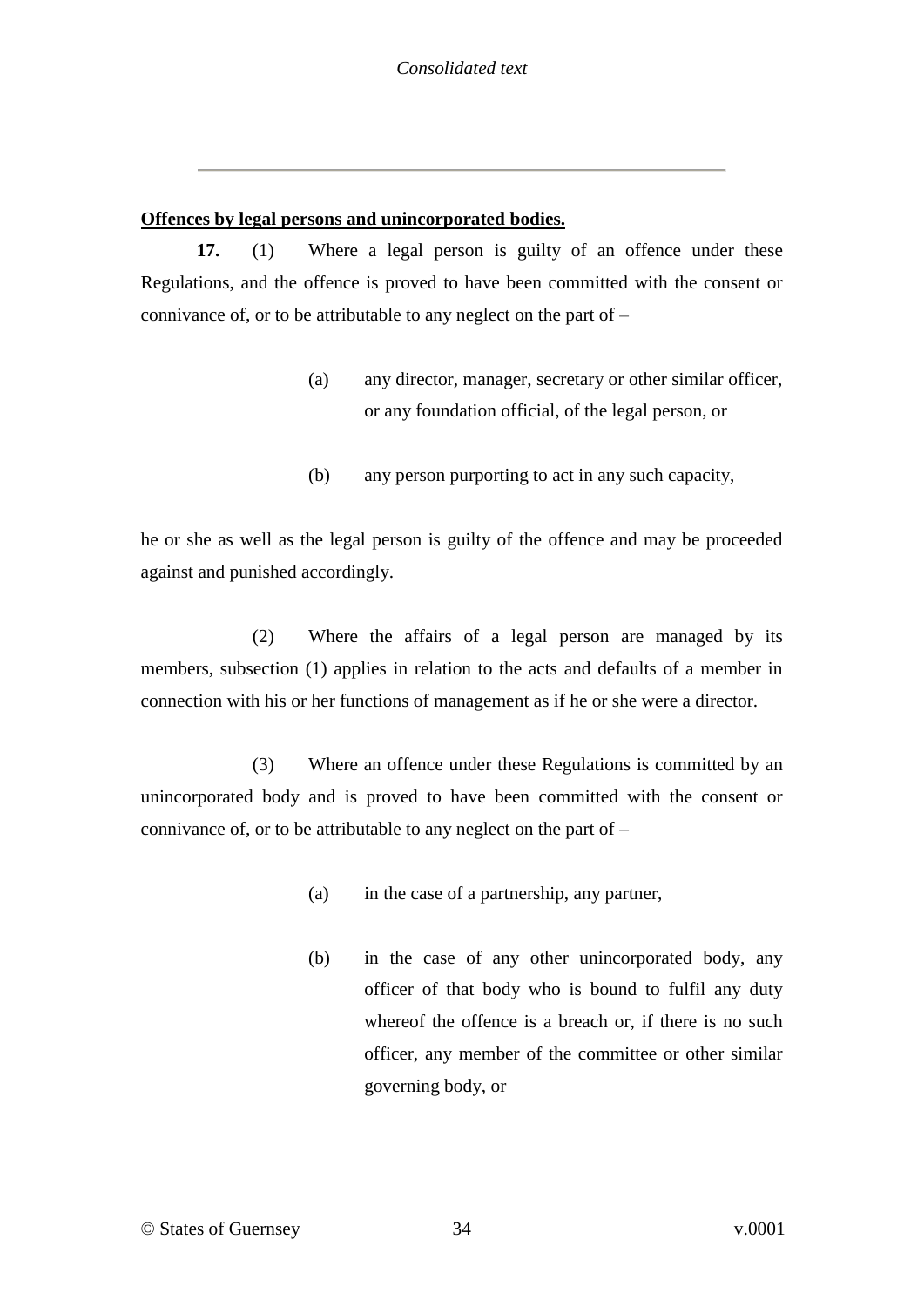(c) any person purporting to act in any capacity described in paragraph (a) or (b),

that person as well as the unincorporated body is guilty of the offence and may be proceeded against and punished accordingly.

(4) Where an offence under these Regulations is alleged to have been committed by an unincorporated body, proceedings for the offence must be brought in the name of that body and not in the name of any of its members.

(5) A fine imposed on an unincorporated body on its conviction of an offence under these Regulations must be paid from the funds of that body.

#### <span id="page-34-0"></span>**Revocation and savings.**

**18.** (1) The Emergency Powers (Coronavirus) (General Provision) (Bailiwick of Guernsey) (No. 4) Regulations, 2020**<sup>m</sup>** and the Emergency Powers (Coronavirus) (General Provision) (Bailiwick of Guernsey) (No. 4) (Amendment) Regulations, 2020**<sup>n</sup>** are revoked.

(2) Anything done under or for the purposes of regulations revoked under paragraph (1) (**"the revoked regulations"**) before the commencement of these Regulations shall, to the extent that the same is required or authorised to be done under or for the purposes of these Regulations, have effect as if done under or for the purposes of the equivalent provision of these Regulations; and for the avoidance of doubt, the revocation of the revoked regulations does not affect any restriction, requirement, condition, prohibition, or penalty, imposed thereunder.

(3) Anything in the process of being done under or for the

1

**m** G.S.I. No. 64 of 2020.

**n** G.S.I. No. 66 of 2020.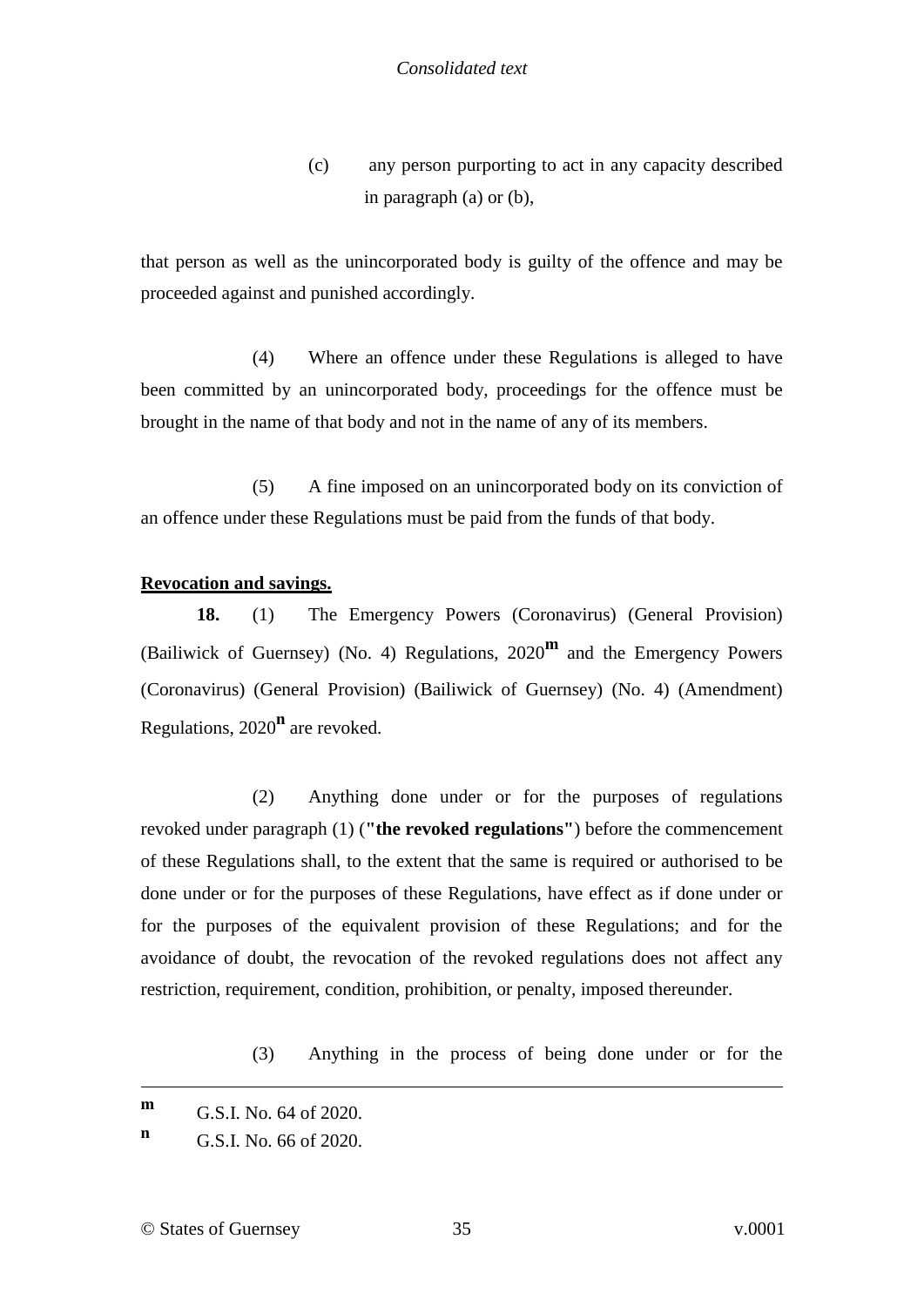purposes of the revoked regulations before the commencement of these Regulations may, to the extent that the same is required or authorised to be done under or for the purposes of these Regulations, be continued to be done under or for the purposes of the equivalent provision of these Regulations; and for the avoidance of doubt, the revocation of the revoked regulations does not affect any variation of the requirement to self-isolate under regulation 3(3) of the revoked regulations -

- (a) by the MOH, in relation to a particular case, under regulation 3(6)(a) of those regulations, and
- (b) by the Authority, in relation to one or more categories of case, under regulation 3(6)(b) of those regulations.

(4) Any reference howsoever expressed in any enactment or subordinate legislation to a revoked regulation which is re-enacted (with or without modification) by or under these Regulations shall (unless the contrary intention appears) be construed as a reference to the provision as re-enacted.

(5) In so far as any subordinate legislation made or other thing done (or having effect as if made or done) under or for the purposes of a revoked regulation could be made or done under or for the purposes of these Regulations, it shall (unless the contrary intention appears) have effect as if made or done under or for the purposes of these Regulations.

#### <span id="page-35-0"></span>**Interpretation: general.**

**19.** (1) In these Regulations, unless the context requires otherwise –

**"the Authority"**: see regulation 1(2),

**"coronavirus"** means Severe Acute Respiratory Syndrome Coronavirus 2 and/or COVID-19,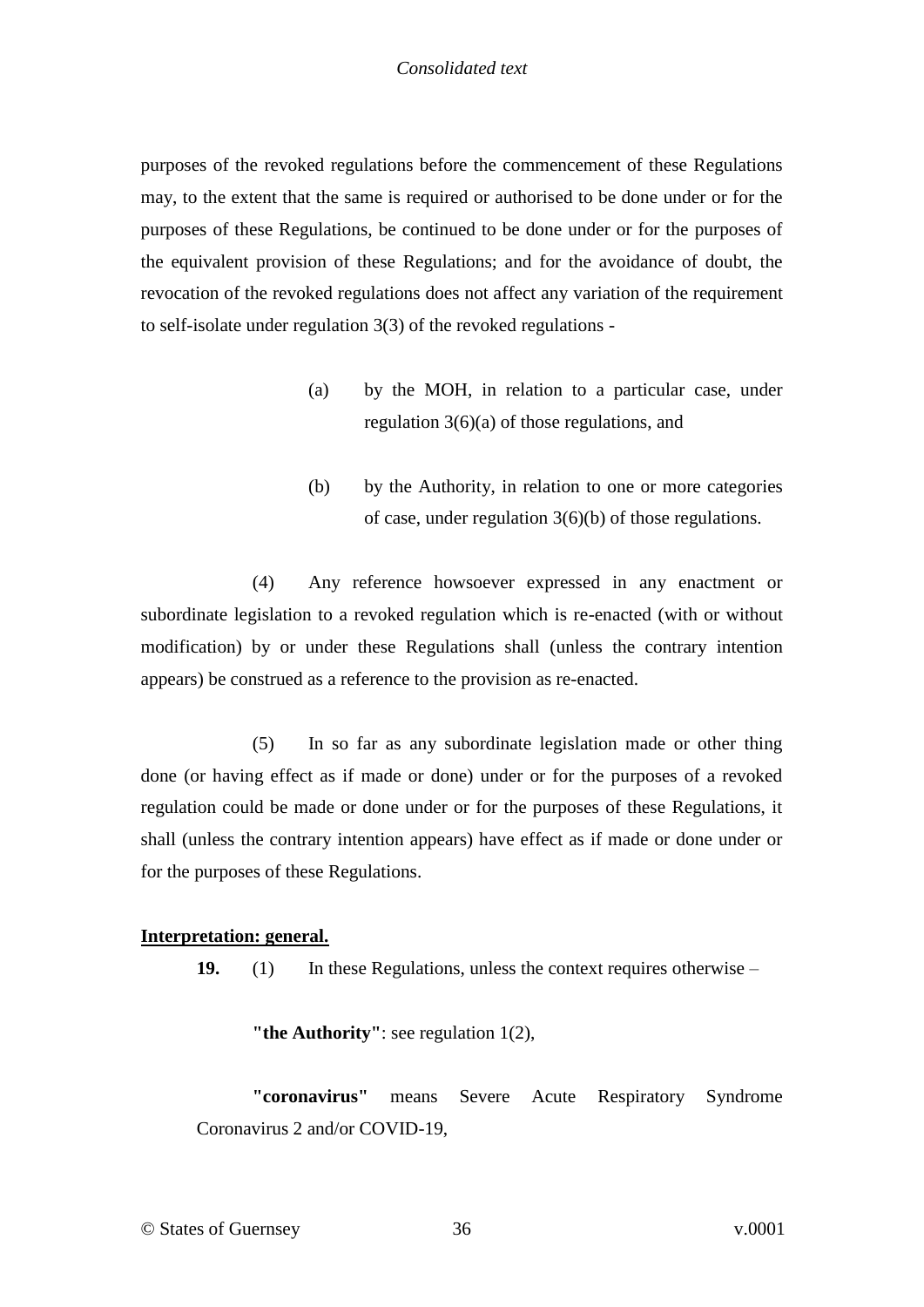**"Medical Officer of Health"** means the Medical Officer of Health appointed by the States of Guernsey Policy & Resources Committee and includes the Deputy or Acting Medical Officer of Health for the time being, and any officer authorised by the Medical Officer of Health to exercise the Medical Officer of Health's functions under these Regulations, and

**"the MOH"**: see regulation 1(1),

(2) Other terms used in these Regulations in provisions modifying an enactment have the same meaning as in that enactment.

(3) For the avoidance of doubt, the powers of police officers under these Regulations are exercisable in addition to all other powers which police officers may exercise.

#### <span id="page-36-0"></span>**Citation.**

**20.** These Regulations may be cited as the Emergency Powers (Coronavirus) (General Provision) (Bailiwick of Guernsey) (No. 5) Regulations, 2020.

## <span id="page-36-1"></span>**Extent.**

**21.** (1) Subject to paragraph (2), these Regulations shall have effect throughout the Bailiwick.

(2) Regulation 14 shall have effect in Guernsey only.

## <span id="page-36-2"></span>**Commencement.**

**22.** These Regulations shall come into force on  $7<sup>th</sup>$  August, 2020.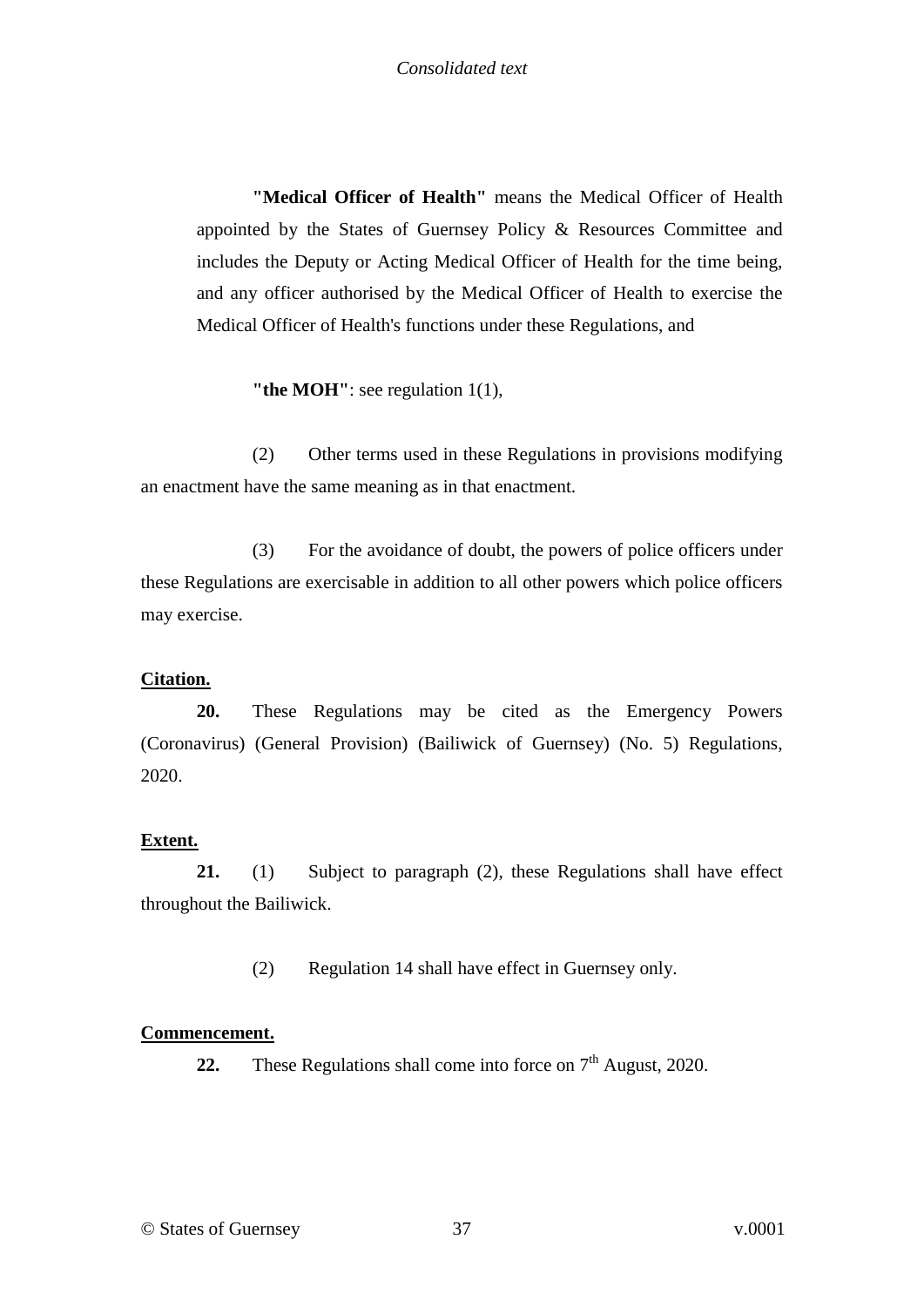## <span id="page-37-0"></span>SCHEDULE 1 [Regulation 13](#page-29-1)

## MODIFICATION OF LEGISLATION RELATING TO MENTAL HEALTH

### **Interpretation.**

- 1. References in this Schedule to
	- (a) sections are to sections of the Mental Health (Bailiwick of Guernsey) Law, 2010 (**"the 2010 Law"**), and
	- (b) rules are to rules of the Mental Health Review Tribunal Procedure Rules, 2012 (**"the 2012 Rules"**).

2. Expressions in this Schedule and in the 2010 Law or the 2012 Rules shall have the same meaning as in that Law or those Rules (as the case may be).

## **Forms.**

3. Where any form prescribed in the Mental Health (Treatment and Forms) Regulations, 2013 or under the 2012 Rules is inconsistent with a modification made by these Regulations, the form –

- (a) may, in connection with that modification, be used with appropriate amendments, and
- (b) is otherwise, for use in that connection, to be read with such amendments as are necessary to reflect that modification.

## **Modification of the 2010 Law.**

4. Where section 56(1)(b) applies (administration of medicine for more than three months), an approved medical practitioner (other than the responsible medical officer of the patient) may give a certificate under section  $56(3)(b)$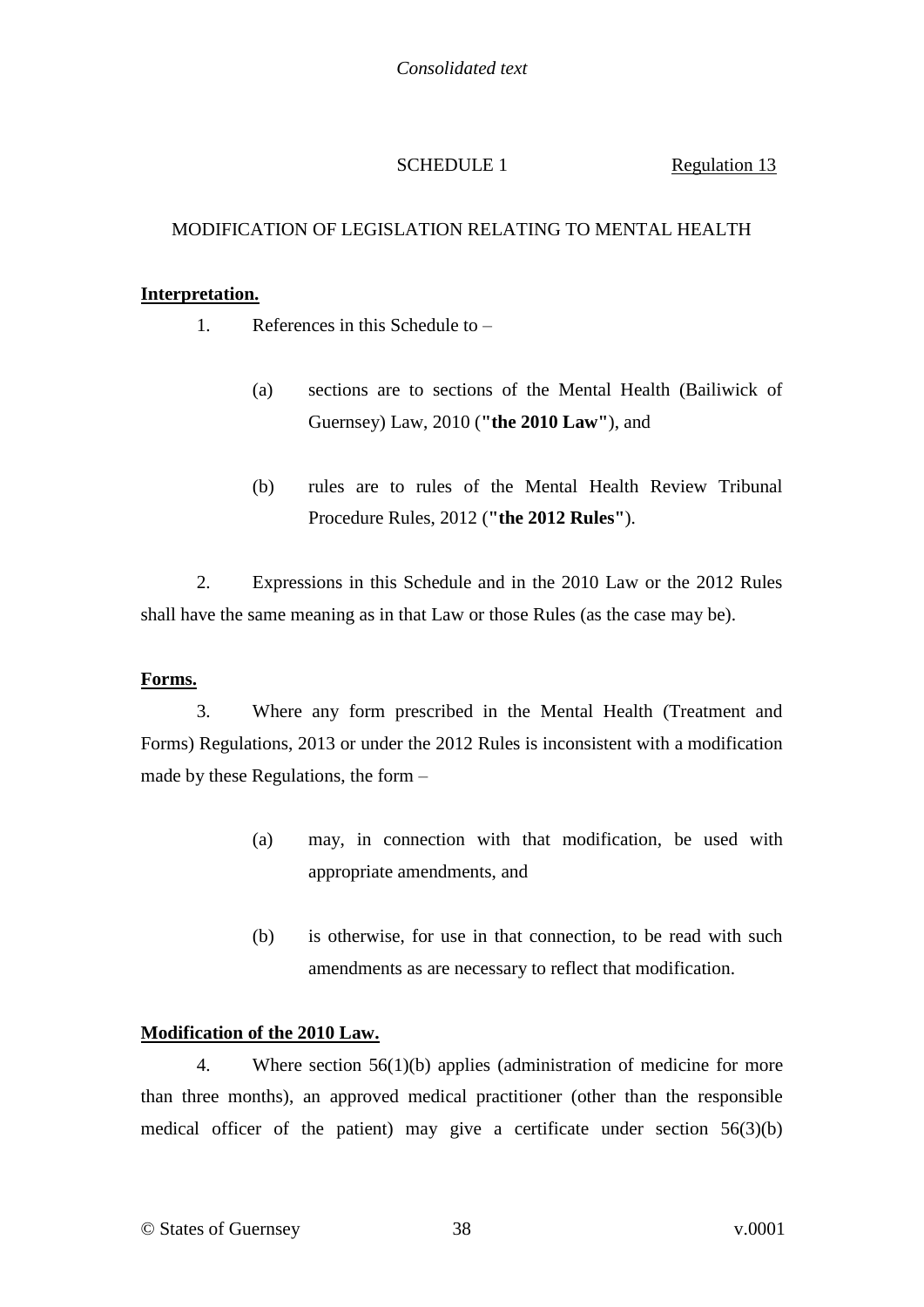(appropriateness of treatment without understanding or consent) if the responsible medical officer is of the opinion that complying with the requirement under that provision for the certificate to be given by a second opinion approved doctor is not reasonably practicable or would involve unreasonable delay.

## **Modification of the 2012 Rules.**

- 5. For the purposes of any hearing subject to the 2012 Rules
	- (a) the Tribunal is deemed to be properly constituted by the members of the Tribunal sitting within or without the Bailiwick, or a combination thereof,
	- (b) where the legally qualified member is of the opinion that it is not reasonably practicable or would involve unreasonable delay for one, or both, of the other members of the Tribunal to participate in the hearing, the Tribunal is deemed to be properly constituted by the legally qualified member –
		- (i) sitting with the other member able to participate, or
		- (ii) sitting alone,

(as the case may be),

(c) notwithstanding subparagraph (b), where, after hearing from the patient's legal representative or the patient (if unrepresented), the legally qualified member is of the opinion that it is in the patient's interests that the hearing takes place before a single member of the Tribunal (including, but not limited to, where the patient's mental disorder might be adversely affected by the participation of multiple members of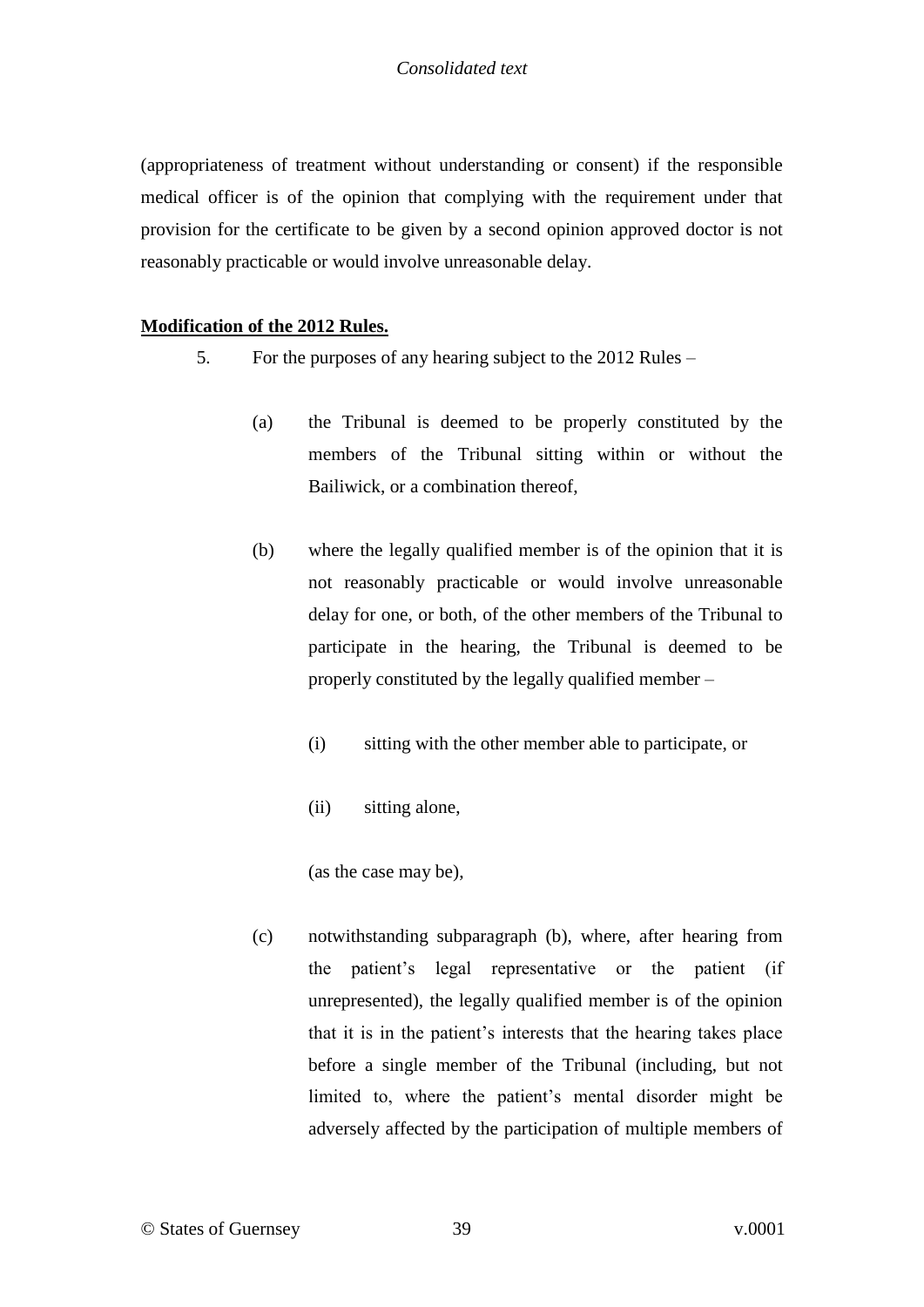the Tribunal by telephone), the Tribunal is deemed to be properly constituted by the legally qualified member sitting alone, and that member may consult with the other members of the Tribunal where it is in the interests of justice to do so, and

(d) for the avoidance of doubt, the Tribunal may exercise any or all of its powers under the 2010 Law where it is constituted in accordance with this paragraph.

6. Any hearing which takes place in accordance with paragraph 5 shall be deemed for all purposes (including that of determining the lex fori) to have taken place in Guernsey and the courts of Guernsey accordingly have jurisdiction in accordance with Part VI of the Law, and sections 46 and 47 have effect accordingly.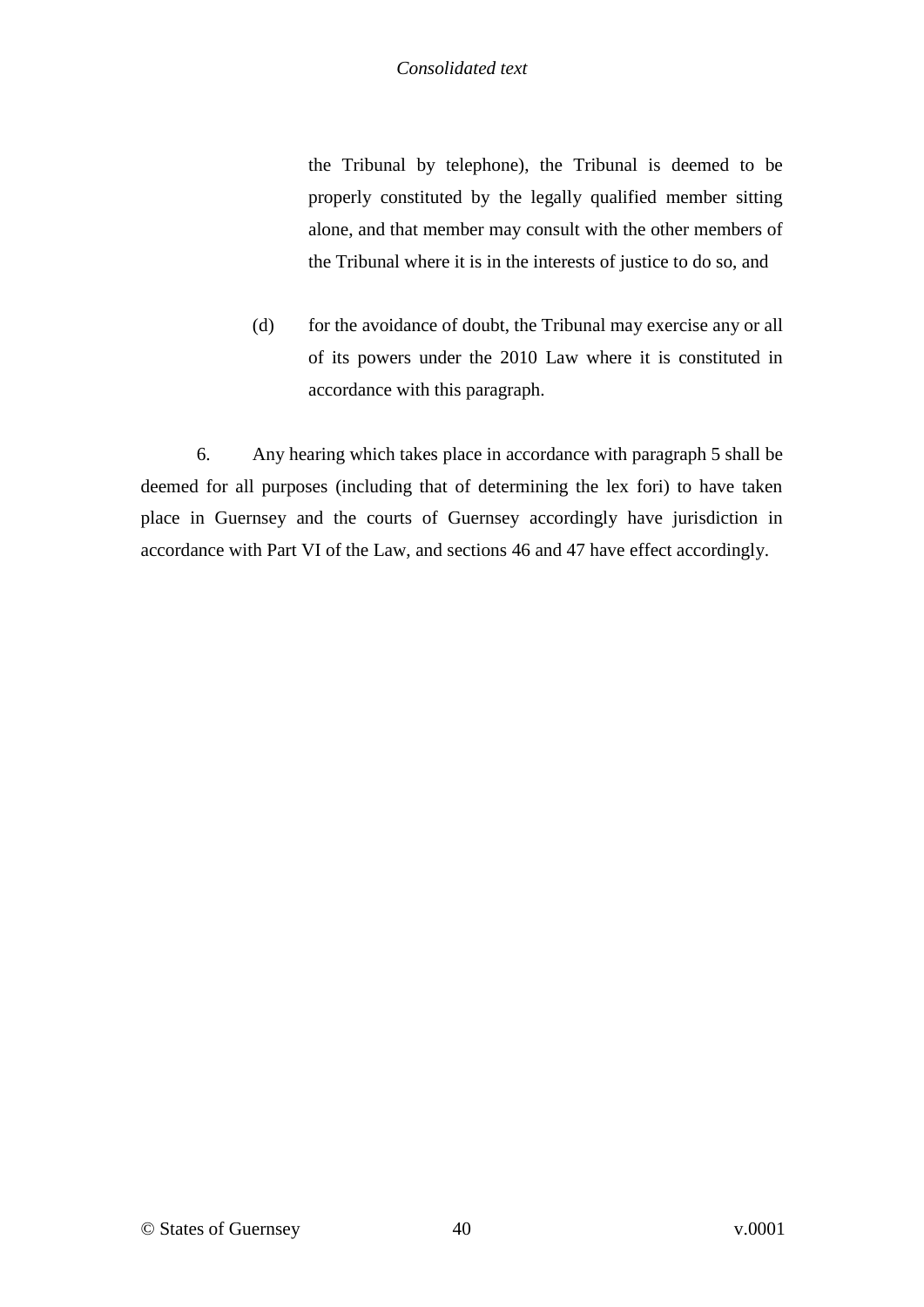## <span id="page-40-0"></span>SCHEDULE 2 [Regulation 14](#page-29-2)

## PROVISIONS OF THE SAFETY OF EMPLOYEES (MISCELLANEOUS PROVISIONS) ORDINANCE, 1952

- 1. Section 8(2).
- 2. Section 15(6).
- 3. Section 16(4).
- 4. Section 17(4).
- 5. Section 19(2).
- 6. Section 24(2)(a).
- 7. Section 24(2)(b).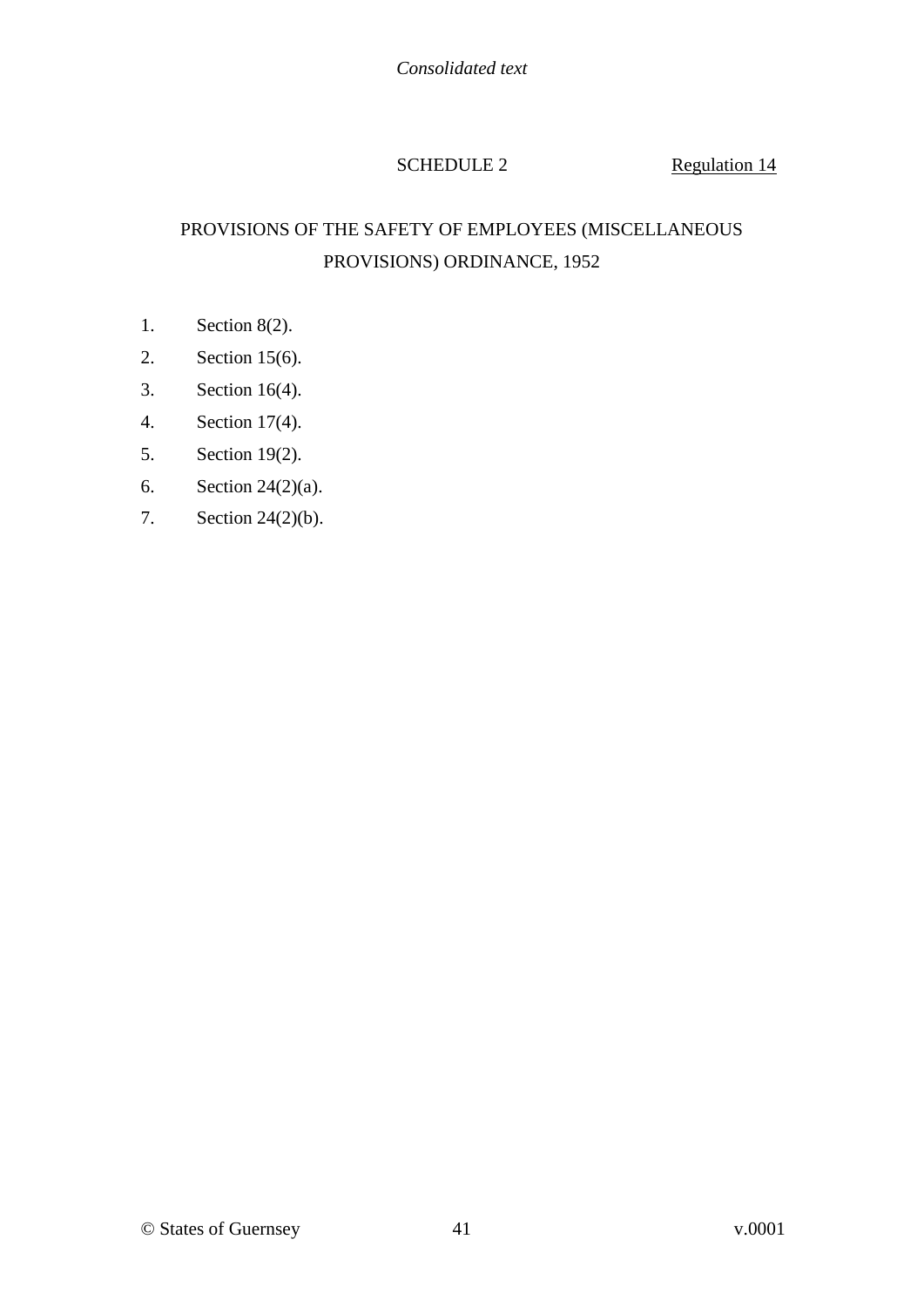## **EXPLANATORY NOTE**

## (*This note is not part of the Regulations*) **\*\***

<span id="page-41-0"></span>These Regulations are emergency regulations made by the Civil Contingencies Authority under Part 3 of the Civil Contingencies (Bailiwick of Guernsey) Law, 2012 ("the Law"). They are made on the occurrence of an emergency, within the meaning of the Law, in the Bailiwick, arising from the urgent need to prevent, control or mitigate the spread of the virus Severe Acute Respiratory Syndrome Coronavirus 2 and the disease caused thereby, COVID-19 (referred to together in these regulations as coronavirus). They are prefaced with a statement by the Civil Contingencies Authority, as required by section 12(2) of the Law. COVID-19 was made a notifiable disease for the purposes of the Public Health Ordinance, 1936 on 10th February 2020.

These Regulations revoke and re-enact (with minor modifications) regulations previously made by the Civil Contingencies Authority in respect of the coronavirus pandemic.

These Regulations will come into force on the 7th August, 2020 and shall have temporary effect only in accordance with the provisions of section 16 (duration and scrutiny of emergency regulations) of the Law.

## *Part I - screening, assessment and powers to detain etc*.

This Part places a requirement to self-isolate on persons arriving in the Bailiwick, enables the Medical Officer of Health to place restrictions and requirements on other persons who are or who may be infected with coronavirus, and makes provision in respect of related matters, including powers for the Medical Officer of Health to impose screening requirements, to detain people and to keep people in isolation. The provisions also create criminal offences and confer powers of enforcement on police officers, and provide for applications to vary or revoke requirements or restrictions imposed under this part to be made to the Royal Court.

#### *Part II – mental health and health and safety*

Schedule 1 to these Regulations sets out the modifications to be made to mental health legislation having effect in the Bailiwick.

Paragraphs 4 to 6 modify the Mental Health (Bailiwick of Guernsey) Law, 2010 ("the Law") to permit an approved medical practitioner (rather than only a second opinion

<u>.</u>

**<sup>\*\*</sup>** The text of this Explanatory Note is as it was when the Statutory Instrument was first made – that is to say that the Explanatory Note has not been updated to take account of any changes made by subsequent amending Statutory Instruments with their own Explanatory Notes.